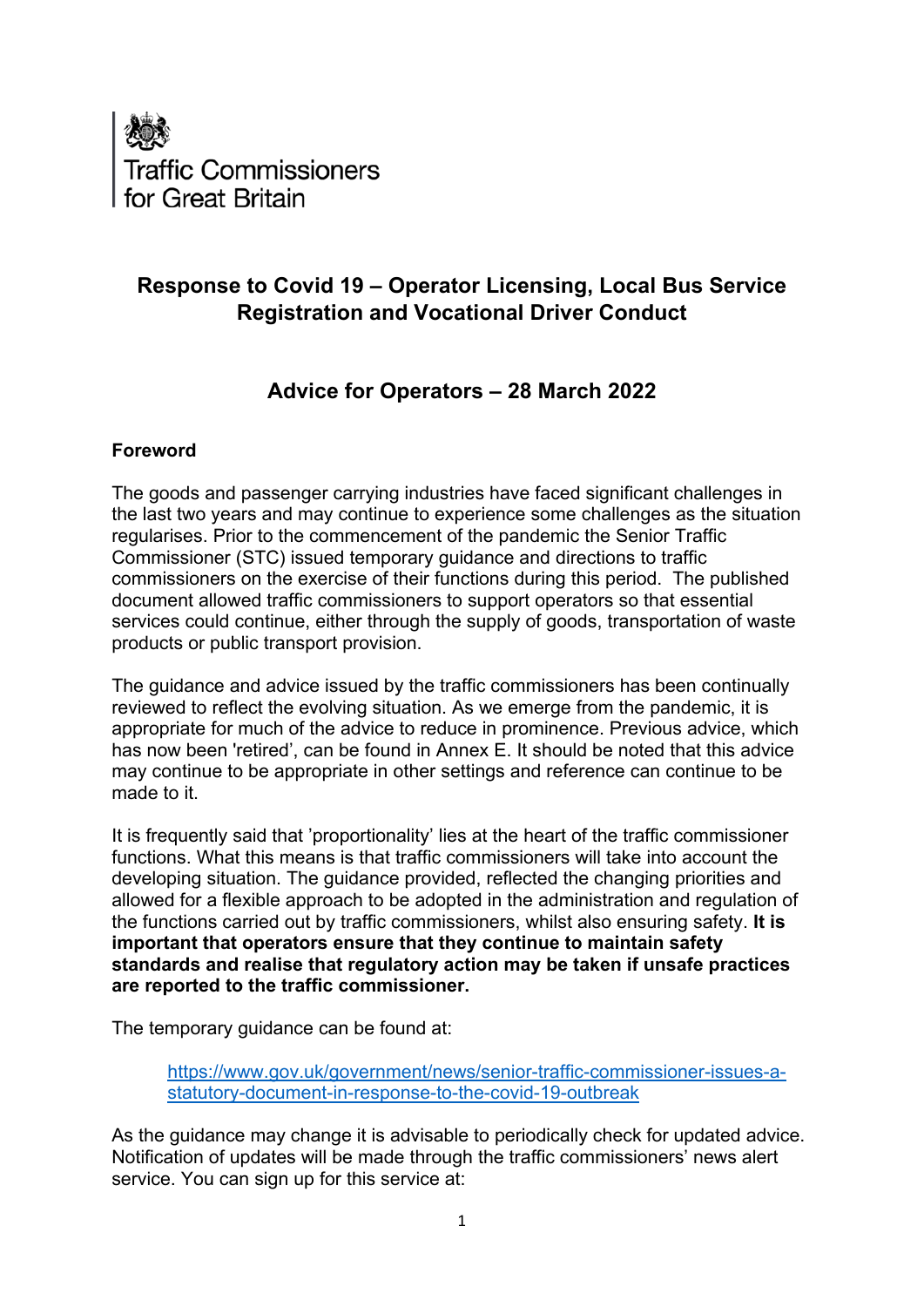#### <https://public.govdelivery.com/accounts/UKOTC/subscriber/new>

#### **1. Due to challenging trading conditions, I can no longer meet the requirement to be of the appropriate financial standing?**

Financial standing for standard licence holders is an important means by which a transport business becomes established and is intended to support the maintenance of vehicles and trailers during operation. It is a condition of an operator's licence that changes in financial standing are notified to the traffic commissioner.

Operators who cannot meet the financial standing requirement and want to keep operating should write to the traffic commissioner and ask for a period of grace.

On considering whether to grant a period of grace a traffic commissioner will wish to be satisfied that:

- the operator is not insolvent
- there are no outstanding maintenance or other issues, which might impact on road safety
- that this is not an attempt to avoid responsibility for alleged failures in compliance.

Traffic commissioners recognise the challenging nature of the operating environment during this period of uncertainty and will give serious consideration to the grant of a Period of Grace to those standard operators who require it, if the qualifying circumstances are met.

The legislation sets a maximum period of grace for financial standing at six months. The STC has suggested a starting point of four months, which may allow for an extension to the maximum period of six months, should circumstances require that.

Any decisions about the grant or length of a period of grace will include an assessment of the risk to road safety.

If you are experiencing any issue in meeting the financial standing requirement you should notify the traffic commissioner as soon as possible at [Enquiries@otc.gov.uk.](mailto:Enquiries@otc.gov.uk) It is a condition on an operator's licence that notification is made within a month. A traffic commissioner is likely to be sympathetic and will seek to assist wherever possible, especially if the difficulties arise as a result from the COVID-19 pandemic.

Anyone who fails to notify within the appropriate time can expect a traffic commissioner to require explanations as to why they failed to comply, and it may result in a finding of loss of good repute and affect any future application.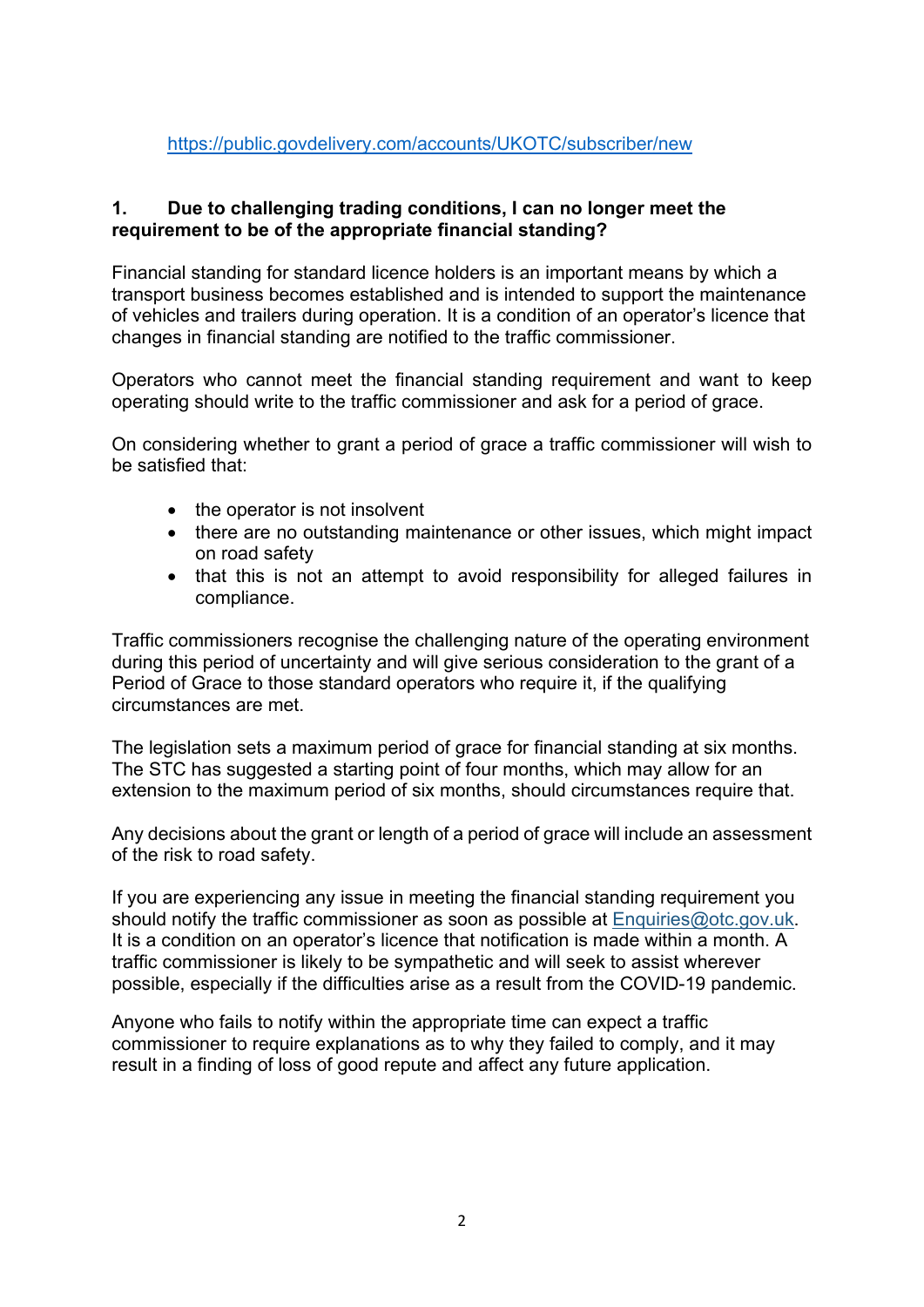#### **2. I hold a restricted licence and cannot meet the requirement to have sufficient financial resources available due to restrictions on trade.**

There is no power to grant Periods of Grace to an existing restricted operator. Operators who cannot meet the requirement to have sufficient financial resources should consider offering an undertaking to the traffic commissioner for a financial check to be carried out in the future and on a specified date.

### **3. I am a transport manager but am required to self-isolate or I am absent from work through ill health.**

The role of Transport Manager brings with it a lot of responsibilities (see paragraph 56 of Statutory Document No. 3). The conditions on the operator's licence require the operator to notify the traffic commissioner of matters which might impact for instance on the ability to show professional competence.

Traffic commissioners would not normally expect to be notified of periods of short illness such as the general symptoms described in the current public health guidance or absences as a result of complying with Government advice on self-isolation.

Where a person develops more acute symptoms, it may be necessary to grant a Period of Grace. The Senior Traffic Commissioner has set a starting point of 4 months Period of Grace for qualifying operators. That starting point is intended to allow for an extension to the maximum period of 6 months should circumstances require that.

### **Public Inquiry and Driver Conduct Hearings**

### **4. I have been called to a Public Inquiry or a Driver Conduct hearing, will it go ahead?**

In response to the Coronavirus (COVID 19) outbreak, public inquiries, driver conduct or other hearings, listed to take place on or after 20 March 2020, were initially postponed. Hearings recommenced on 6 July 2020 in England and in early August in Scotland and Wales. Public inquiries have continued to be held since those dates.

If you are called to attend any form of hearing before a traffic commissioner, you should make arrangements to comply with the directions set out in the letter calling you to the hearing.

You must follow the relevant Government advice on attendance at the hearing.

### <https://www.gov.uk/guidance/coronavirus-covid-19-information-for-the-public>

If you, or the people who are coming to the tribunal with you, have confirmed or possible coronavirus (COVID-19) infection, you should contact the tribunal in which the hearing is due to take place. You can find contact details on: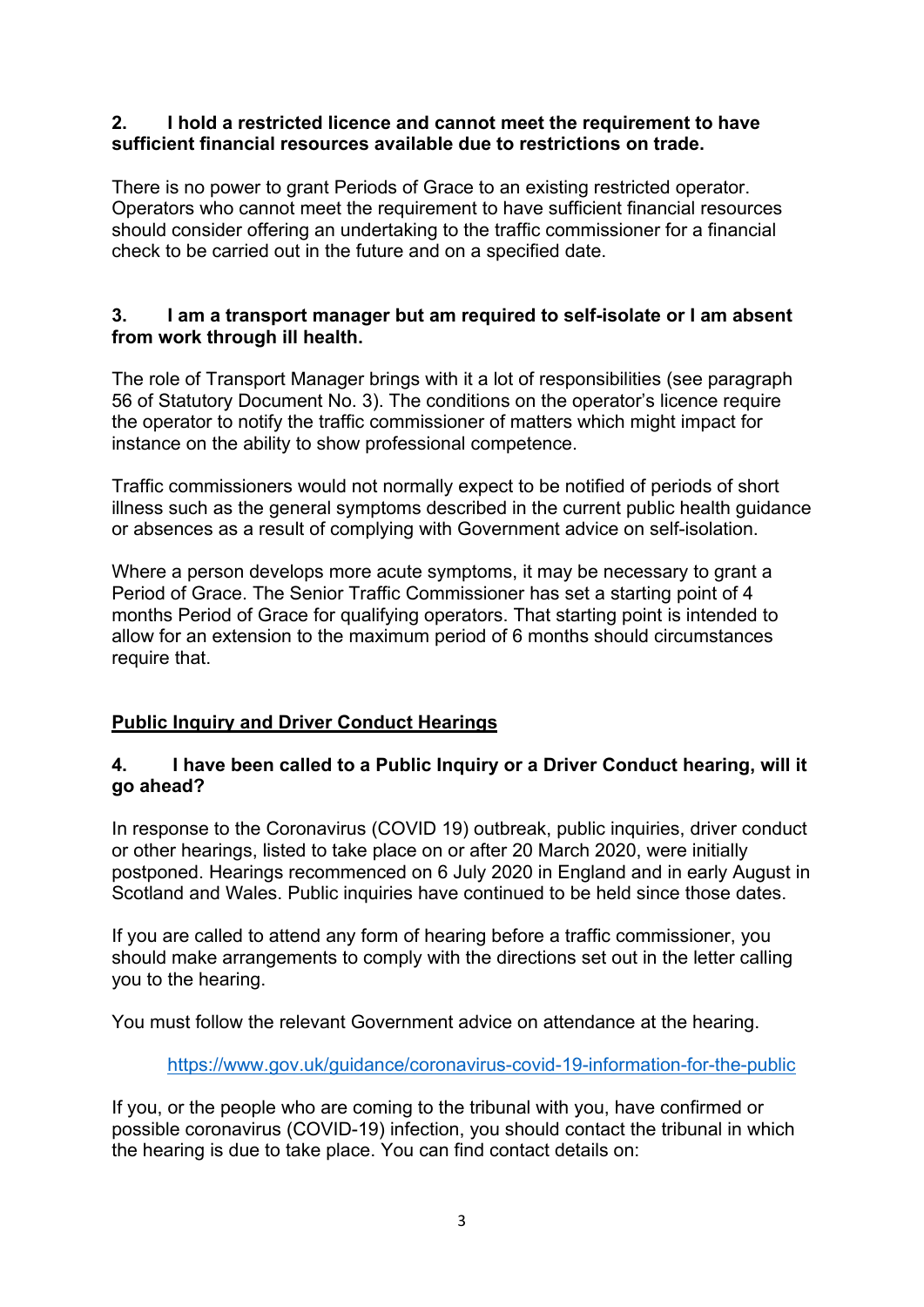[https://www.gov.uk/government/organisations/traffic](https://www.gov.uk/government/organisations/traffic-commissioners/about/access-and-opening)[commissioners/about/access-and-opening](https://www.gov.uk/government/organisations/traffic-commissioners/about/access-and-opening)

If you are advised to self-isolate the traffic commissioner may require that you obtain a note through the NHS. More information on obtaining a note can be found at:

<https://111.nhs.uk/isolation-note>

### **Local Bus Service Registrations**

### **5. I am unable to run my registered services or wish to urgently register new services to assist in the transportation of essential workers.**

Current legislation already allows operators to seek short notice dispensation from a traffic commissioner in certain emergencies. Traffic commissioners have a discretionary power (Regulation 7) to accept short notice applications for services and in particular:

- where the operator, due to circumstances he could not reasonably have foreseen, failed to make an application in sufficient time for the period of notice applicable;

- where an operator applies to register or vary a registration to meet an urgent or exceptional public passenger transport requirement.

In the event of widespread disruption resulting from COVID-19, operators seeking to urgently reduce or suspend services were encouraged to vary services using an agreed emergency process that shortened the notice required by local authorities and the traffic commissioners. The intention was to permit variation applications where the registration automatically reverted back to the original route timetable at the expiry of the given period, As the restrictions eased, operators who wished to increase their services incrementally (but without returning to the registration in force at the commencement of the pandemic) could do so through a further temporary variation provided the intention was to revert to the original registration at a point in the future.

The reversion date was changed a number of times to reflect the evolving situation. The reversion date has now been set as 1 January 2023 for services in England and Wales, and 1 September 2022 for services in Scotland. This is the date that services will be expected to run to their pre-pandemic timetable (or subsequent permanent registration). Representatives of operators and local authorities have been consulted throughout on these dates.

These dates allow operators sufficient opportunity to lodge any permanent changes they wish to make. Operators should allow sufficient time to plan for any changes as usual notice periods, both to the local authorities and the traffic commissioners may apply. This time period makes provision for those operators with services in areas subject to increased notice periods, e.g. those under formal Transitional Notices, to make permanent changes if required.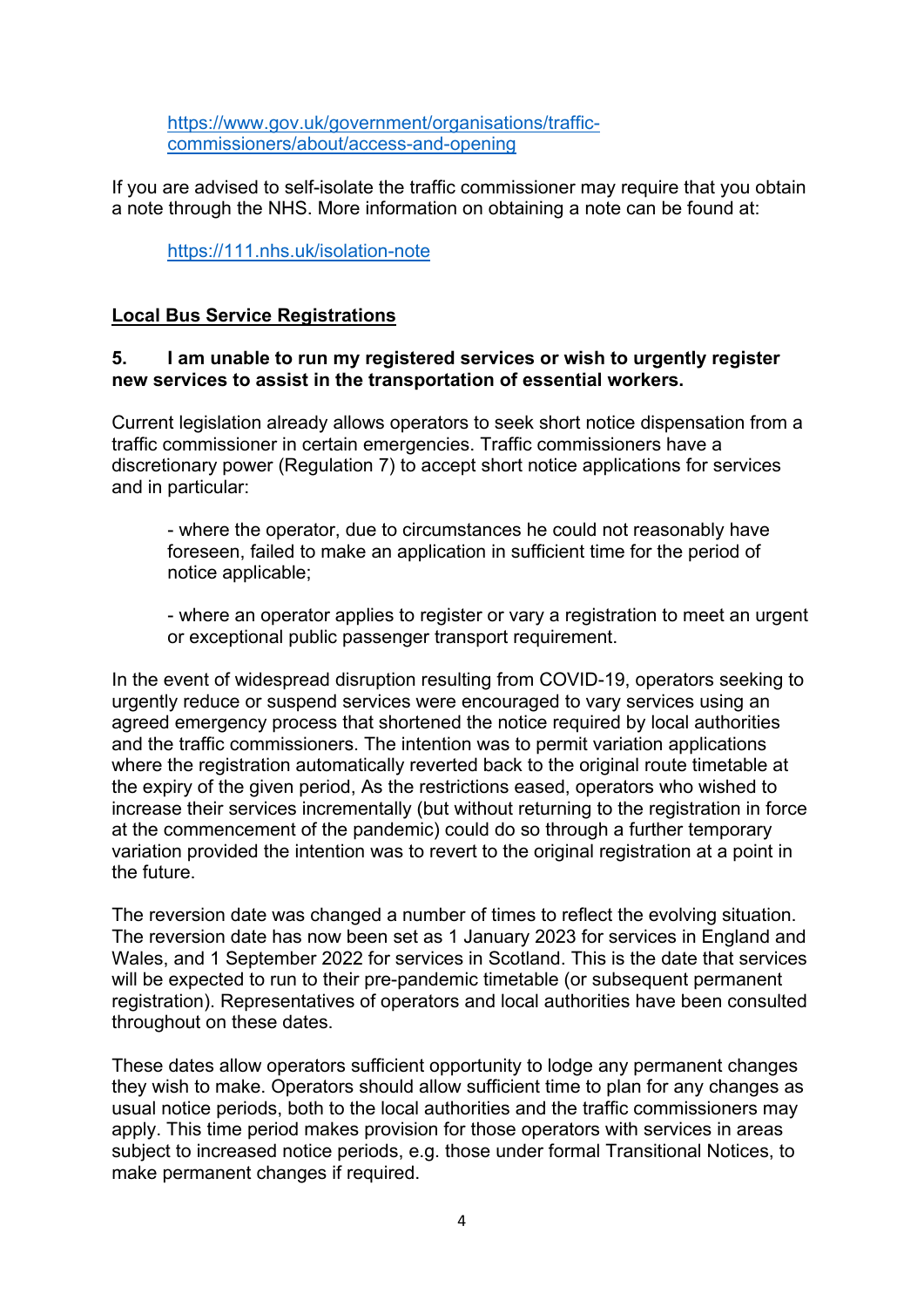The facility for operators to make temporary variations under the agreed emergency procedures ended on 18 March 2022 (28 February 2022 in Scotland).

Where there is continuing uncertainty, and service levels cannot be determined in line with the 70 day (56 day in Wales) maximum registration period, operators seeking to gradually increase services are advised to work with local authorities to agree a shorter consultation period. Once this is agreed they can then apply to a traffic commissioner for short-notice dispensation on the basis that the operator could not have reasonably foreseen the circumstances to make an earlier variation or registration. Traffic commissioners will consider applications on a case-by-case basis but will seek to be supportive of operators where appropriate.

**All services temporarily varied must revert to their pre-March 2020 (or subsequent permanent registration) position on or before 1 September 2022 in Scotland or 1 January 2023 across England and Wales.** If a local service was registered as a new service after March 2020 and then temporarily varied, it must revert to the original registration.

### **Administrative Process**

To relieve the administrative burden on operators, the traffic commissioners agreed to allow for a change in the usual registration process. This included a shortened notification process for variations to registrations that were for a temporary period of time. This shortened process has now been discontinued as restrictions have eased, although services already on temporary variations can continue until 1 January 2023 (see below).

Until notified otherwise operators seeking to make applications, variations or cancellations to local bus services can continue to do so by either posting or emailing the Office of the Traffic Commissioner completed registration forms and attachments. Only one form of correspondence is required. Registrations should only be sent to the email addresses below to avoid duplication and further delays.

The email addresses are:

[PSV-continuations@otc.gov.uk](mailto:PSV-continuations@otc.gov.uk) (England and Wales) [enquiries-busregscot@otc.gov.uk](mailto:enquiries-busregscot@otc.gov.uk) (Scotland)

In all cases where short notice dispensation is being requested the operator must provide detail of the grounds that it is being applied under and the justification.

#### **A separate email is required for each service registration and must contain:**

- **The completed form (PSV 350 or PSV 355**
- **All relevant attachments**
- **Confirmed support from the relevant local authorities (where required). This should be by signature or confirmed in email correspondence**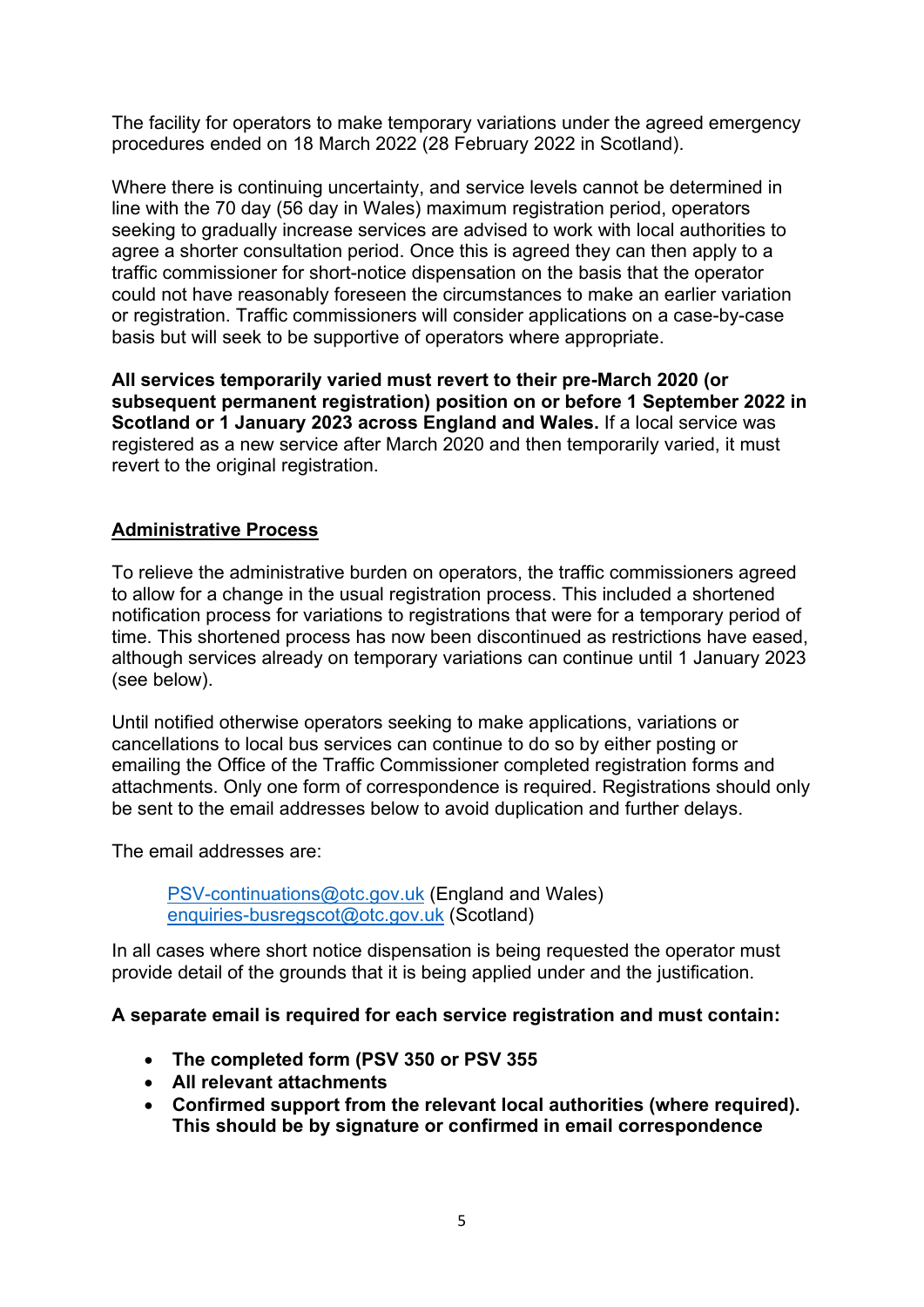• **Where a payment is due and the operator chooses not to utilise the online facility, a separate payment sheet with the payment details provided**

This is essential to enable OTC staff to process the application as quickly as possible. Incomplete information presents a difficulty in processing applications and will delay grant.

Further guidance related to the process for temporary variations can be found at Annexes B, C and D.

### **Long distance coach services with registered sections**

A small part of the UK local bus network is provided by long distance coach services. Customers often make short journeys on one coach service registered as a local service, in order to connect with another coach service for the rest of their journey. The overall travelling distances being well in excess of average journeys on local bus services.

Demand for coach services remains variable and traffic commissioners appreciate that operators of such services may require a higher level of flexibility. It may not be possible for coach operators to revert to their pre-pandemic services by January 2023 and this will be kept under review. It is also recognised that there may be a need for a gradual move towards that position throughout 2022.

Where there is continuing uncertainty, and service levels cannot be determined in line with the 70 day (56 day in Wales) maximum registration period, coach operators are encouraged to work with local authorities to agree a shorter consultation period. Once this is agreed they can then submit the relevant application to a traffic commissioner for short-notice dispensation on the basis that the operator could not have reasonably foreseen the circumstances to make an earlier variation or registration.

The traffic commissioners will consider each case on its individual merit but will endeavour to assist coach operators wherever possible in agreeing notice periods shorter than those set out in legislation.

#### **6. I do not want to amend services but some days I do not have the required number of staff to operate the service. Will I face regulatory action if I fail to run some services?**

There is no blanket rule, but traffic commissioners will take into account the developing situation. The guidance allows for a flexible approach to the functions carried out by traffic commissioners.

Operators must consider whether the shortage of staff is likely to be limited to the short term. If services are only disrupted in the short term and of a variable nature, it is recognised that it may not be practicable for the operator to formally vary the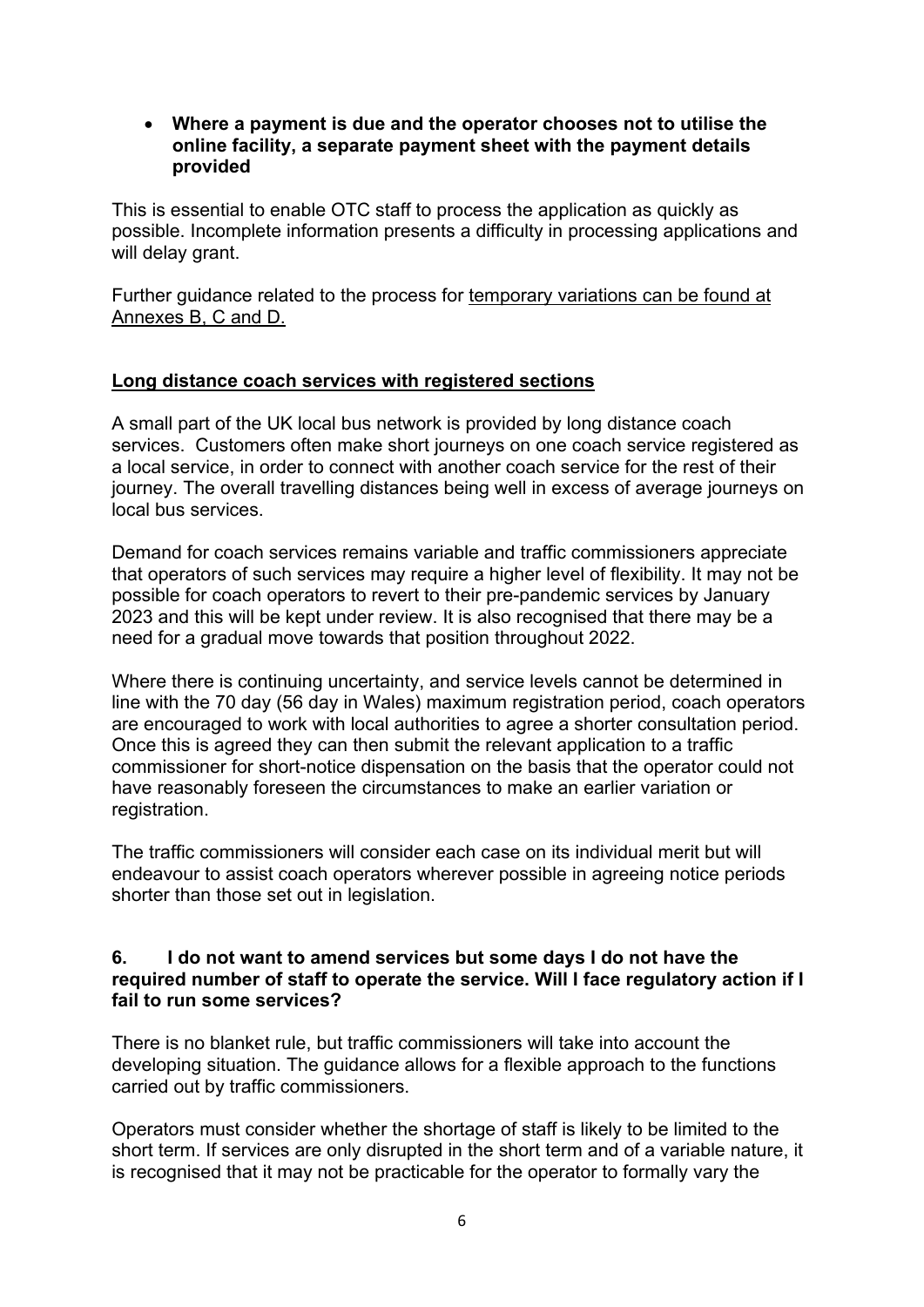registration. Operators are expected to take all reasonable steps for early liaison with local authorities and effectively publicise affected services to assist the service users.

Operators are reminded of the Statutory Guidance and Statutory Directions issued by the Senior Traffic Commissioner, in particularly, the provisions of paragraphs 34- 36 setting out the approach to Reasonable Excuse. If cases of non-compliance are referred to a traffic commissioner, the operator will be given opportunity to evidence Reasonable Excuse so that a traffic commissioner can adopt a proportionate approach in their determination.

Where shortages are likely to impact services in the medium to long term, operators should consider the need to formally vary the services. In doing so they should consider applying for short notice dispensation by evidencing the circumstances that could not have been foreseen. Traffic commissioners will seek to take a supportive approach, especially where services changes are supported by the relevant local authority.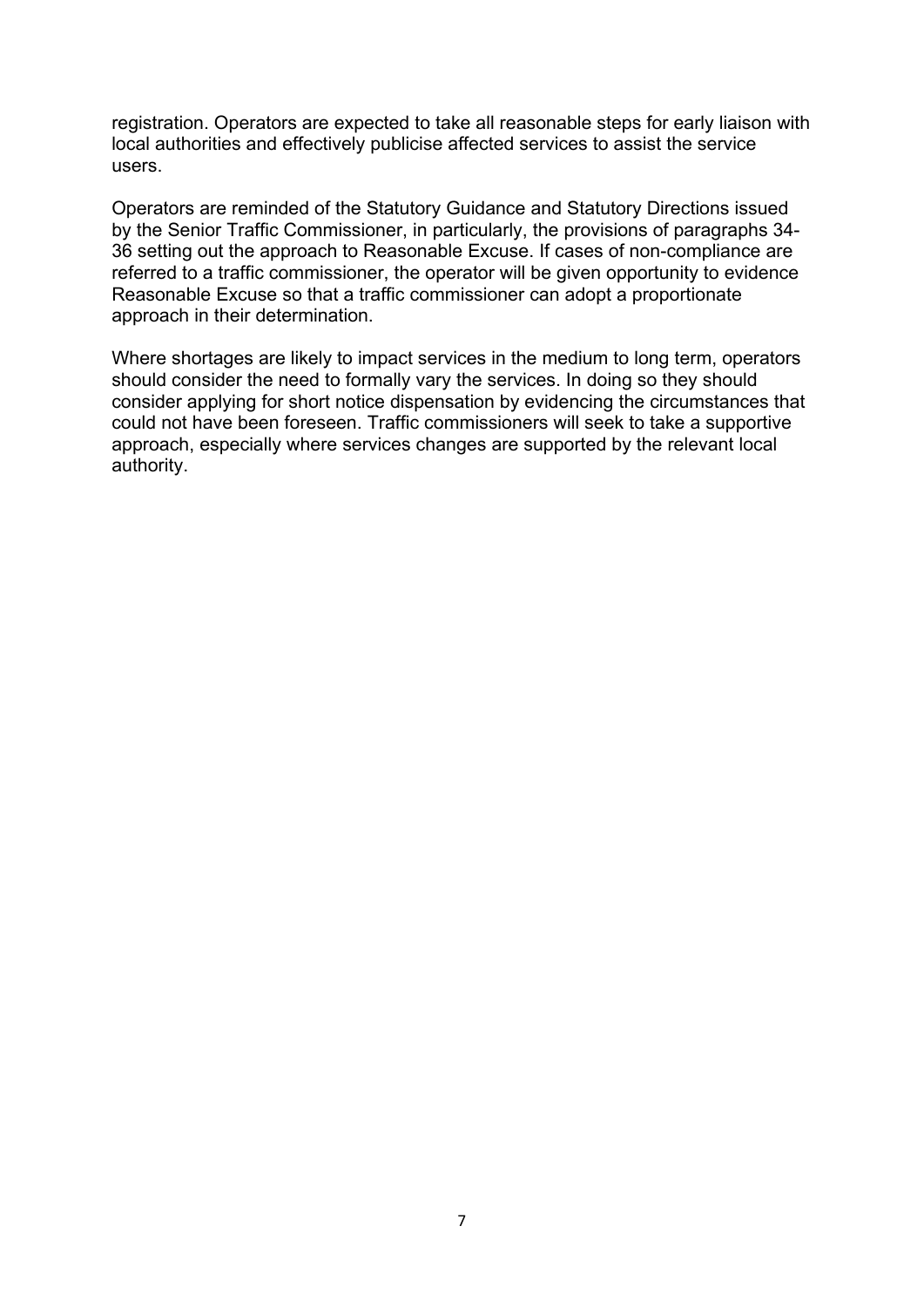

# **Section 4 of the Goods Vehicle (Licensing of Operators) Act 1995**

# **Request for temporary exemption from requirement to hold a standard licence**

#### **Filling in the form**

This form is to be completed by the applicant or operator and returned by email to the Office of the Traffic Commissioner.

Applicants should first consult the Senior Traffic Commissioner's Statutory Guidance and advice issued to assist the transport industry during the Coronavirus (COVID-19) outbreak:

[https://www.gov.uk/government/publications/traffic-commissioners-contingency-and](https://www.gov.uk/government/publications/traffic-commissioners-contingency-and-emergency-planning-covid-19)[emergency-planning-covid-19](https://www.gov.uk/government/publications/traffic-commissioners-contingency-and-emergency-planning-covid-19)

[https://www.gov.uk/government/publications/advice-heavy-goods-and-public-service](https://www.gov.uk/government/publications/advice-heavy-goods-and-public-service-vehicle-operators-covid-19)[vehicle-operators-covid-19](https://www.gov.uk/government/publications/advice-heavy-goods-and-public-service-vehicle-operators-covid-19) 

#### **Data Protection**

The personal information you provide on this form will be used for the purposes of a traffic commissioner's statutory functions. This may include sharing the information you provide with other traffic commissioners, DfT, other government departments and enforcement agencies. Standard licence/application information will also be included in a national register which is available to other member states. Further information is available from the Office of the Traffic Commissioner.

#### **1. Your details**

| Name of Operator:                                                             |  |
|-------------------------------------------------------------------------------|--|
| Licence Number (if<br>applicable):                                            |  |
| <b>Address of Operating</b><br>Centre(s) (if not existing<br>licence holder): |  |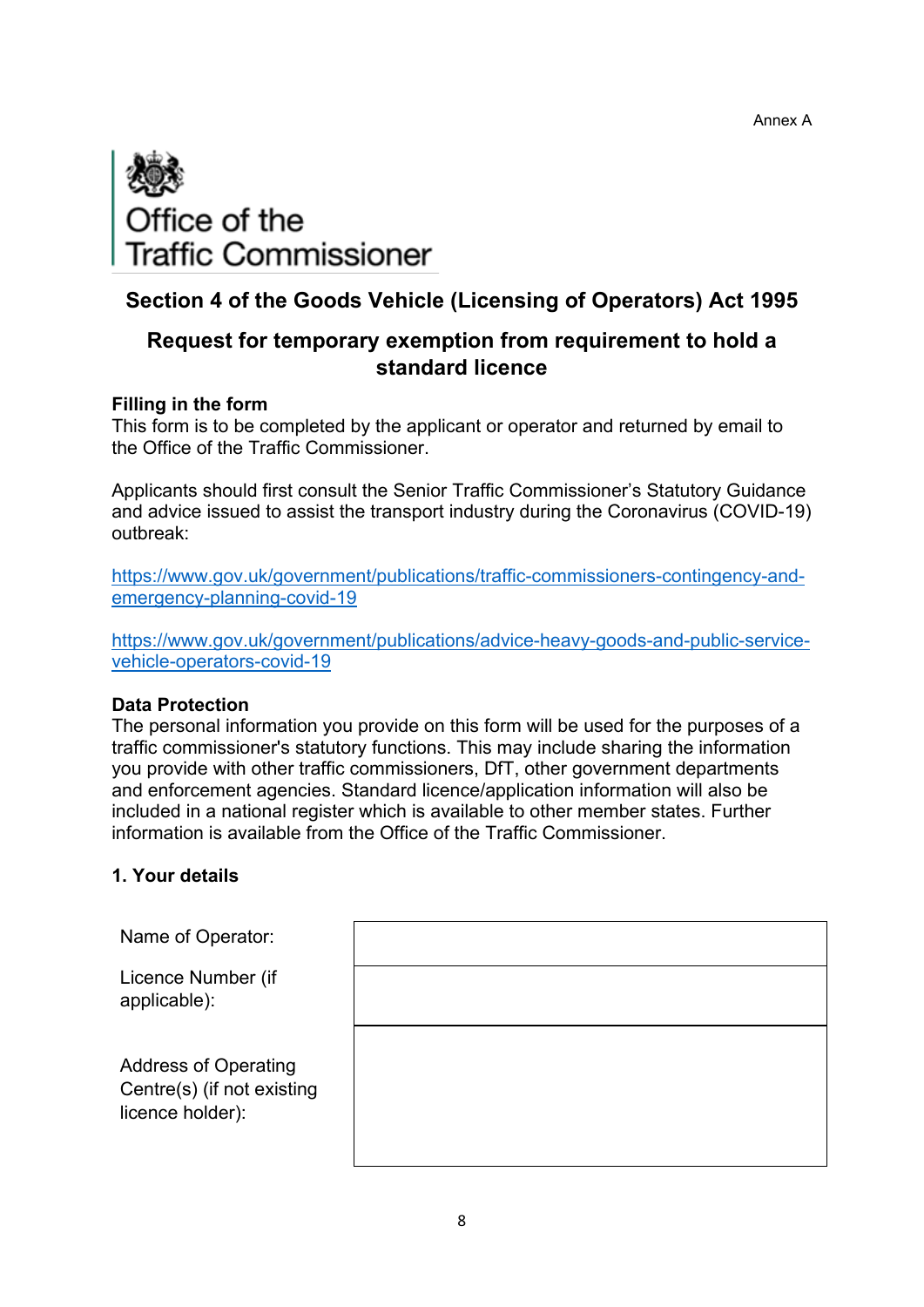# **2. Please confirm the number of vehicles and trailers for which you are seeking an exemption:**

| <b>Vehicles:</b> | Trailers: |  |
|------------------|-----------|--|
|                  |           |  |

# **3. If you do not currently hold an operator licence please go to question 4. If you already hold an operator's licence, please tick to confirm if you are:**

- a) An existing Restricted licence holder applying for the exemption to operate vehicles for hire/reward
- b) An existing Standard licence holder applying for the exemption to operate vehicles in addition to your existing authority

# **4. Please give details of the purpose for seeking an exemption including the following:**

- a) The specific emergency purpose or other special need for the exemption;
- b) The nature of the goods to be carried;
- c) The proposed customer(s);
- d) The proposed area of operation including radius from the operating centre.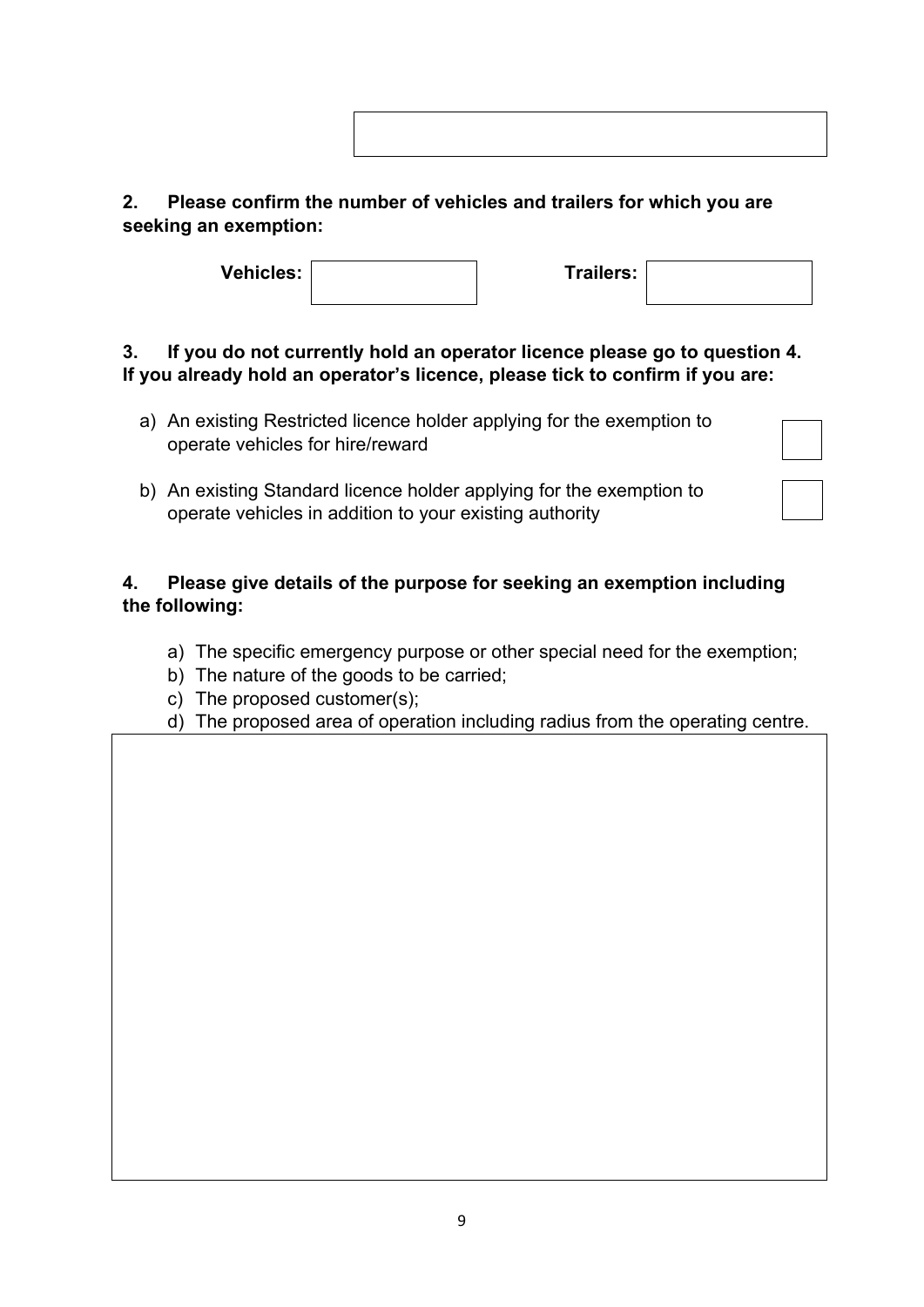### **5. Please state the start date requested for the exemption and the proposed end date.**

| 1 VIIV VULVI |  |
|--------------|--|
| Start date:  |  |
| End date:    |  |

#### **6. Please identify the vehicles proposed to be used under the exemption:**

| Vehicle registration mark | Gross plated weight<br>(kg) | Disc No. |
|---------------------------|-----------------------------|----------|
|                           |                             |          |
|                           |                             |          |
|                           |                             |          |

### **Applicant's declaration**

#### **Delete as appropriate**

• **I ,** 

**[Insert name of operator if sole trader]**

**[Insert name of operator]** 

• **I on behalf of** 

#### **certify the following to be true and accurate:**

- I am not/The operator is not insolvent;
- I/the operator has a valid insurance policy covering the use of the vehicles for the proposed hire or reward operation;
- There are no outstanding maintenance or other issues in relation to myself/ the operator which might impact on road safety;
- I am not/The operator is not making this application as device to avoid responsibility for alleged failures in compliance;
- I have/the operator has satisfactory facilities and arrangements for maintaining the vehicles used under the exemption in a fit and serviceable condition;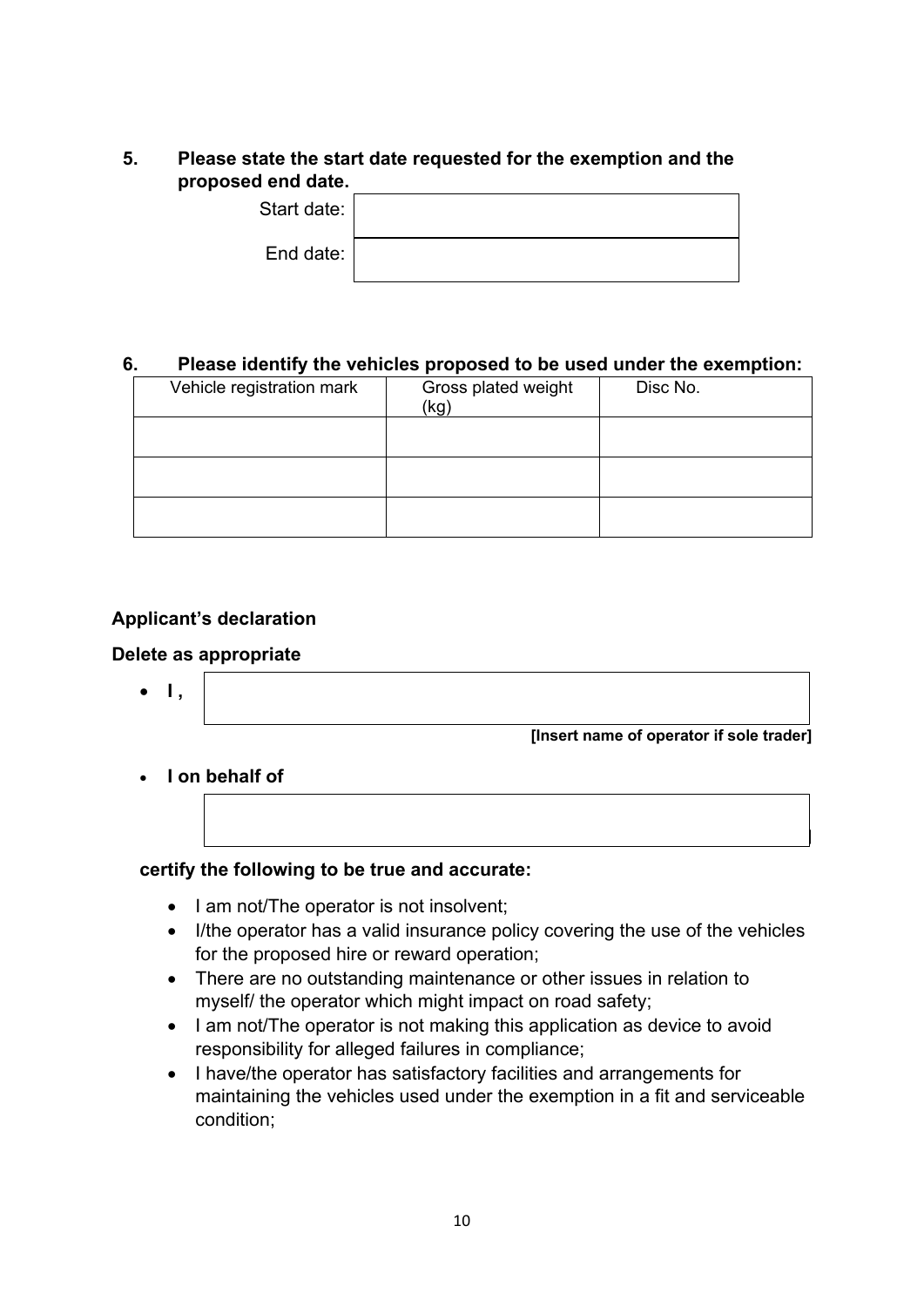• I am/the operator is engaged exclusively in national transport operations, which will/have only a minor impact on the transport market because of the nature of the goods carried or the short distance the goods are carried.

| Signed:     |  |
|-------------|--|
| Date:       |  |
| Print name: |  |
| Position:   |  |

(Must be the named individual applicant or officer of the corporate entity)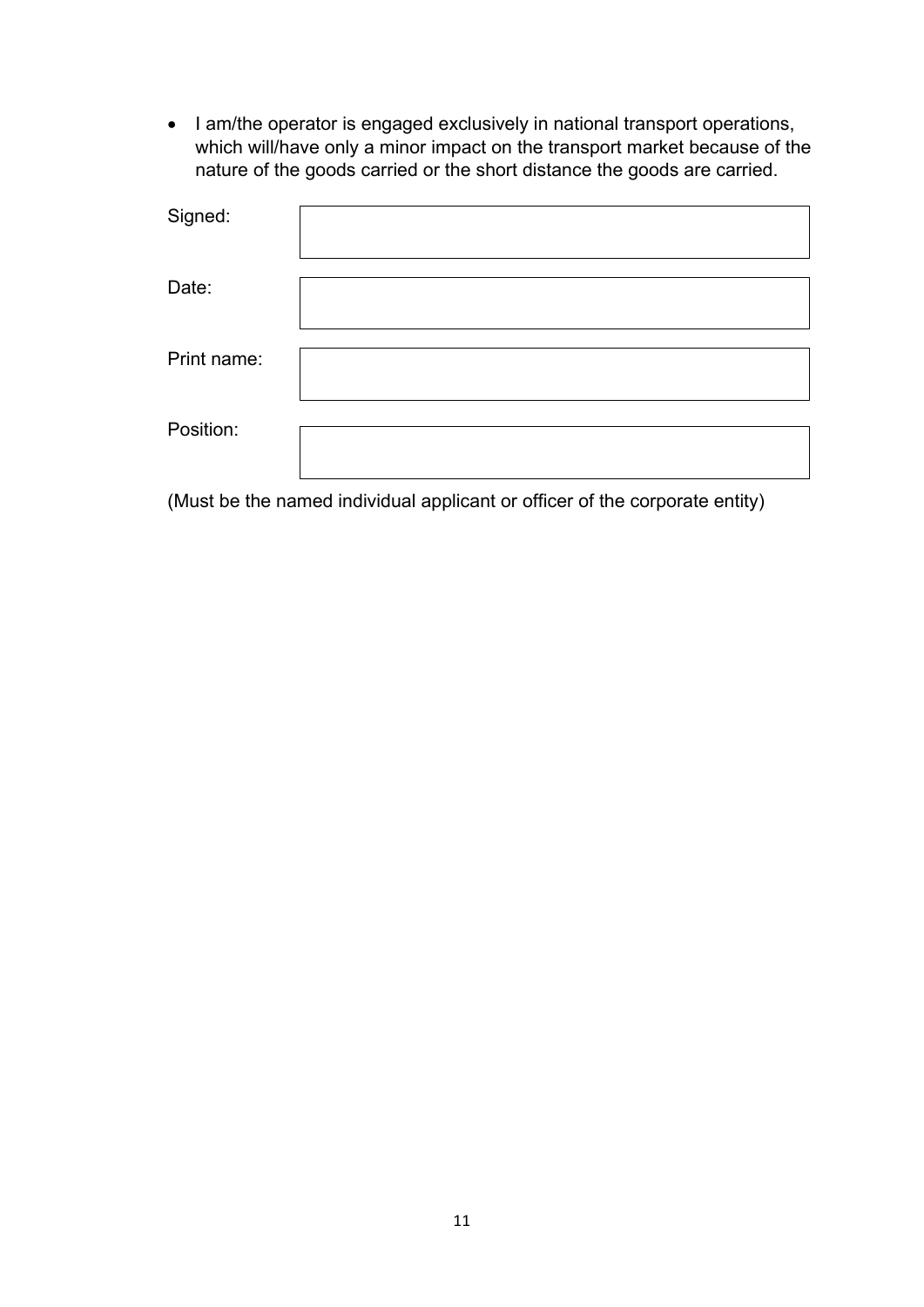# **TEMPORARY ARRANGEMENTS FOR VARYING LOCAL BUS SERVICES ENGLAND**

# **Who should read this note?**

- Those within local authorities, who are responsible for the provision of local bus services in England.
- Bus operators providing local bus services that are registered with the traffic commissioner in England.

# **Purpose of this note**

This note is intended to explain arrangements to assist operators seeking to make temporary variations to registered services in England, which have been impacted by the current Coronavirus (COVID-19) outbreak. It is divided into two parts:

Part 1 - Key changes Part 2 - A step-by-step guide to how the temporary arrangements are intended to work

# **Part 1 - The key changes**

The Public Service Vehicles (Registration of Local Services) Regulations 1986 sets out that an operator must provide notification to local authorities at least 28 calendar days before they submit an application to the traffic commissioner to register, vary or cancel a local bus service, where the service has a stopping place in that authority's area.

In light of the challenges posed by the outbreak, the Government asked local authorities to agree a process whereby 24 hours (one working day) was considered acceptable notice for those variation applications which require to be made on a temporary basis as a result of the outbreak. This notice period was, by agreement between the relevant parties, increased to 72 hours (three working days) in June 2020. This notice period remained in place for any temporary variations to any services registered in England which were submitted to the traffic commissioner before 4 January 2021.

To enable ongoing flexibility for the bus industry, whilst ensuring that the travelling public are kept informed of service changes, it was agreed across all parties that changes to the process in place since March 2020 should take effect from 4 January 2021 in England. It was intended that applications for temporary variations to services received on or after 4 January 2021 in England would be subject to a local authority notice period of seven calendar days and a longer statutory notice period of 28 days. However, changes in restrictions introduced in January 2021 led to an agreement that the emergency procedure should be instigated. There is now further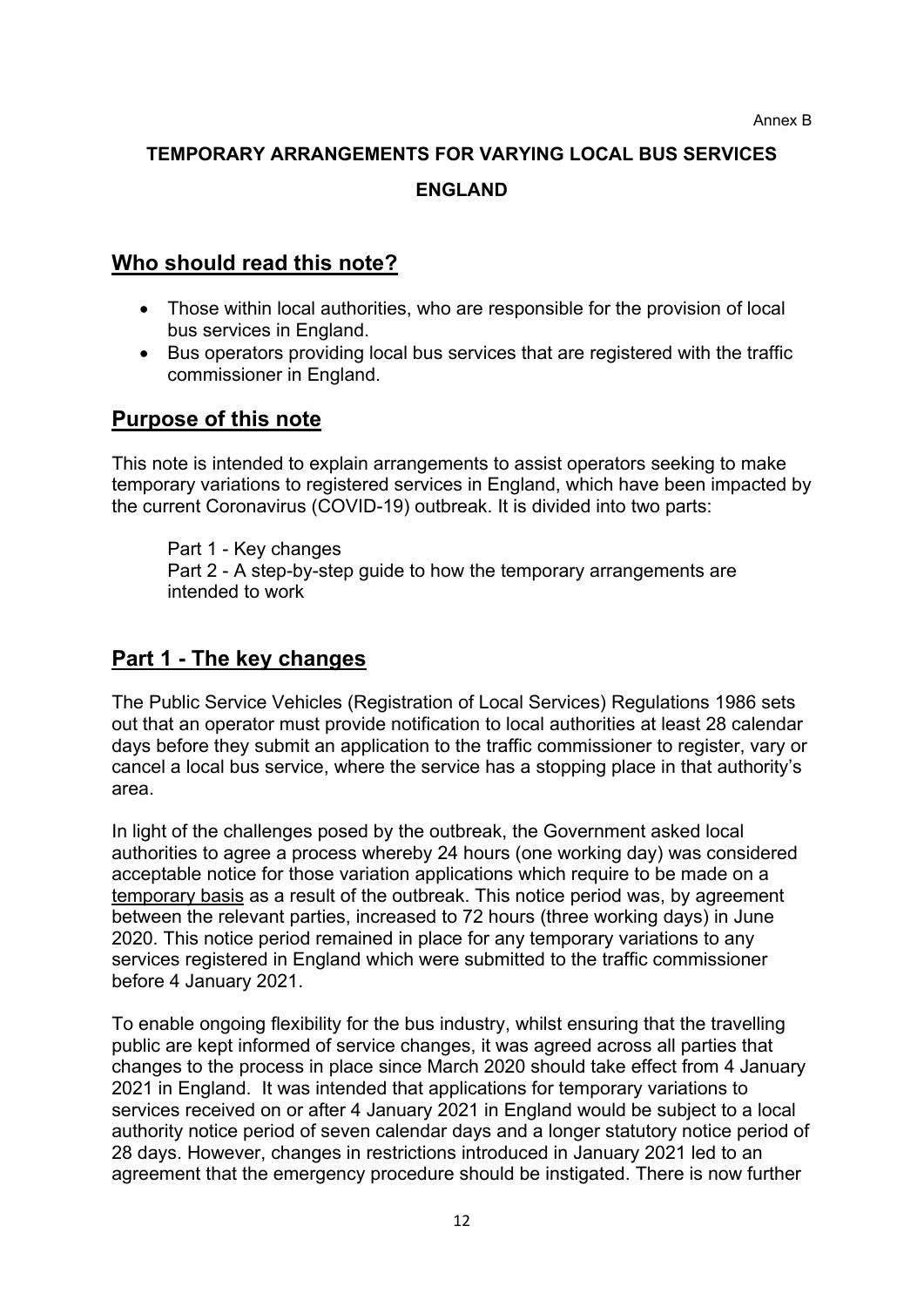agreement that provision for this emergency procedure will continue until 18 March 2022.

Any service registered, varied or cancelled on a permanent basis will not be eligible for the reduced local authority notice period but operators may still apply for short notice dispensation from the traffic commissioner if the application meets the required legislative grounds to be accepted.

The standard fee (£60) for the variation of a service applies to any applications (including temporary variations) lodged with the traffic commissioner on and after 4 January 2021.

Previous advice stated that temporary variations were conditional on the services reverting to the original timetable by 4 January 2021. Due to the continuing uncertainty this date was removed and left open-ended subject to review at an appropriate time. Several reviews have taken place and in February 2022 it was agreed by parties that services should revert to their pre-March 2020 position on or before 1 January 2023. It should be noted that variations to services received by the traffic commissioner on or after 19 March 2022 cannot use the emergency procedures set out in this note.

Services already subject to a temporary variation will automatically be extended on the same terms until 31 December 2022 (unless the operator states otherwise).

Table one sets out a summary of the changes and how it affects registrations.

# **Part 2 – The process**

How to submit an application for a temporary variation of a service affected by coronavirus (COVID-19) up to and including 18 March 2022.

### **Step 1**

To relieve the administrative burden on operators the traffic commissioners have agreed to allow for a change in the usual registration process.

Until 19 March 2022 an operator **must** send the notification requesting the short notice temporary variation to the Office of the Traffic Commissioner and relevant local authorities at the same time with details of how registered particulars are being varied to help make the notification and decision process faster.

Until notified otherwise operators seeking to make a temporary variation to local bus services can do so by emailing the information and any documentation to the Office of the Traffic Commissioner. The email address is:

[PSV-continuations@otc.gov.uk](mailto:PSV-continuations@otc.gov.uk) (England and Wales)

In all cases where short notice dispensation is being requested the operator must provide detail of the grounds that it is being applied under and the justification.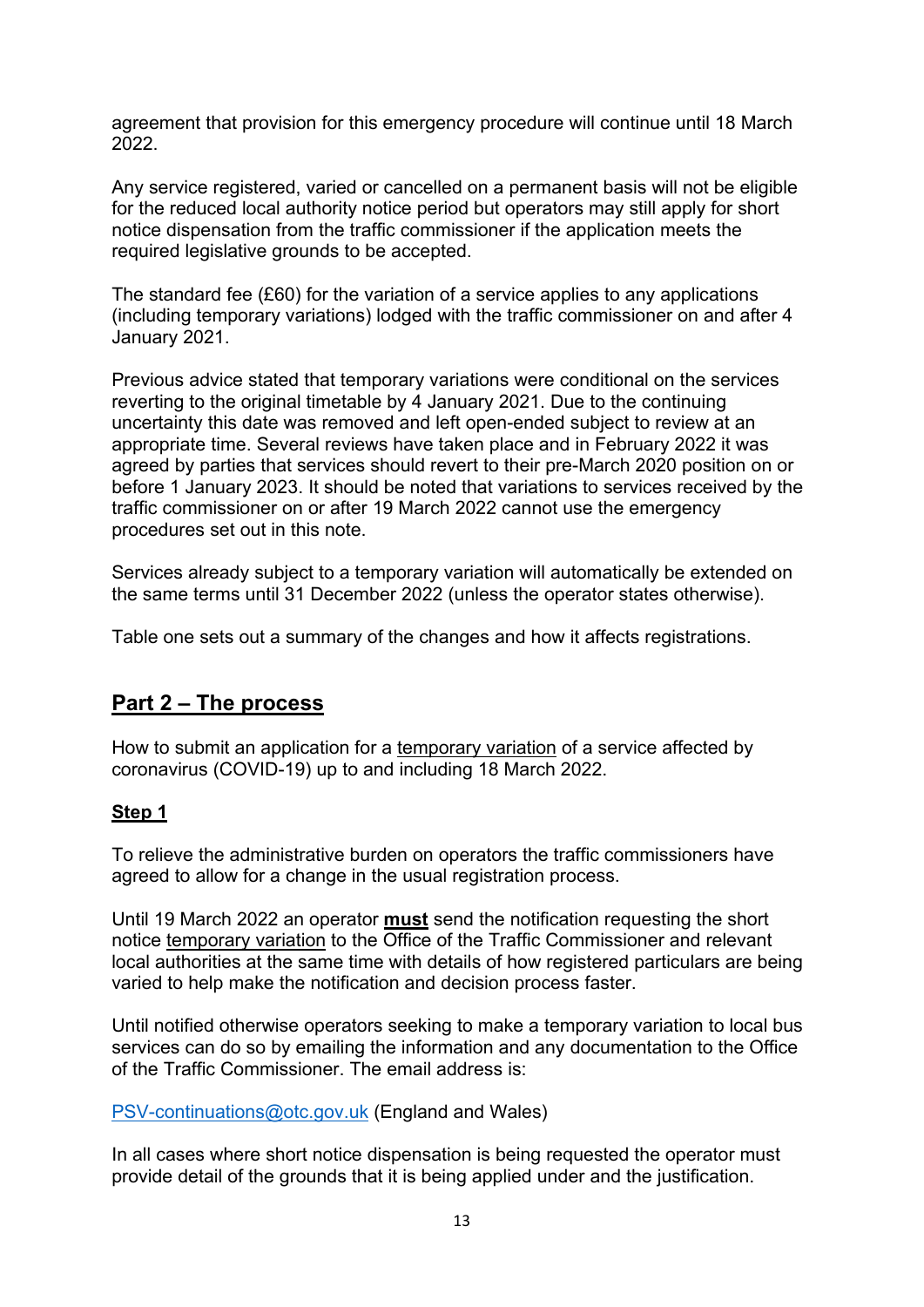Emails must contain the full service registration number to assist in the correct identification. Individual emails should be sent for each registration.

#### Temporarily varying an existing service

Operators are encouraged to make use of the provision to temporarily vary a service registration by either not running it for a period of time, changing the frequency of the timetable or altering the route.

- Amended frequency the operator should provide an email advising of the proposed date of amendment and the date when the previous registered service is to recommence. A timetable should also be included of the revised service.
- Amended route in addition to the email set out above the operator should include a revised timetable and route map.
- Temporary cessation of service the operator must provide the date of the proposed introduction of the change and the date that the previously registered service is intended to recommence.

A PSV355 is not required for a temporary variation but the operator must provide sufficient information and documentation as stated above.

While operators assess the practicability of increasing services, including patronage, the suggested timescale for the variation is:

'until notified otherwise, or until the confirmed end date to be stipulated by traffic commissioners **whichever is the earlier'** (31 December 2022)

For the purposes of the electronic registration record held by the traffic commissioners a notional end date of 31 December 2022 will be applied to temporary variations lodged with immediate effect. This ensures that a clear record is kept of the temporary variations in lieu of a fixed end date.

The suggested period allows operators to have the flexibility to return to the previously registered timetable earlier if that is possible. Services previously temporarily varied to revert on 31 August 2022 (or previously 31 March 2022, 31 December 2021, 4 January 2021, 31 August 2020, 30 September 2020) will automatically be regarded as expiring on the confirmed end date of 31 December 2022. It is still open to an operator to curtail the temporary variation if required. Any request should be emailed to the Office of the Traffic Commissioner.

If the variation is not limited in the terms set out above or there are any proposed permanent changes to the previous registered timetable on recommencement the operator will be required to provide an application to vary a service with the appropriate registered particulars and fee. The operator will be required to abide by the usual notice periods.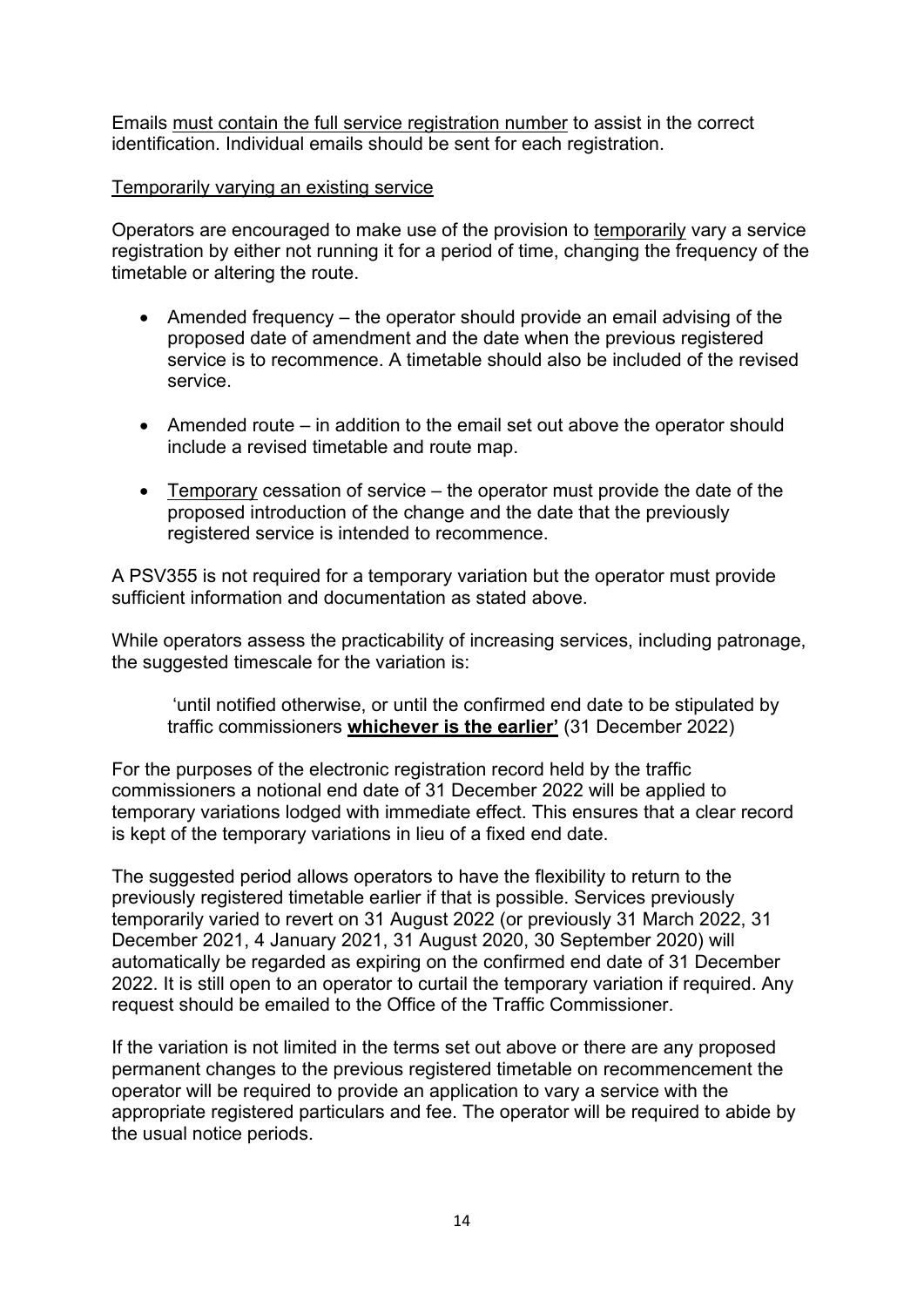If an operator uses the Electronic Bus Service Registration system they can notify the traffic commissioner of temporary variations using the method set out above.

### Payment

Given the exceptional circumstances that operators are experiencing the traffic commissioners decided to waive the fee for all applications that sought to temporarily vary a local bus registration until 4 January 2021. This was on the condition that the service was intended to return to the same timetable that was previously registered. **Any request for a temporary variation received from 4 January 2021 is subject to the £60 registration fee, (£13 for services operated under a section 22 permit) which must be paid prior to the effective date.** 

# **Step 2**

# **Applications for temporary variation received on or before 18 March 2022**

Any application received by a traffic commissioner on (or before) 18 March 2022 will be open for consideration by a local authority for seven calendar days. If the relevant local authority/authorities wishes to make representations or seek further time to consider the application, they should do so within the seven calendar days that the application has been lodged with them. Any representations should be sent, at the same time, to the Traffic Commissioner by email to [PSV-continuations@otc.gov.uk](mailto:PSV-continuations@otc.gov.uk) **and** the operator by way of the contact details they have given on submission of the variation application.

In the absence of any objections being lodged by a relevant local authority/authorities within the seven calendar day period from the receipt of the application, the Traffic Commissioner will consider the notification requirements in Regulation 3A of the Public Service Vehicles (Registration of Local Services) Regulations 1986 to have been met.

The traffic commissioner will then consider the application under the short notice dispensation on the grounds of meeting an urgent and exceptional public passenger transport requirement. Unless notified otherwise, and provided all documentation has been received, the operator can expect that the temporary variation can come into force following a 28 calendar day period in addition to the seven calendar day local authority period. This results in a total registration time of 35 calendar days, reduced from the maximum 70 statutory days notice.

# **Step 3**

Confirmation of the Traffic Commissioner's decision in relation to the application will be sent, in due course, to the operator and to the relevant local authorities by email.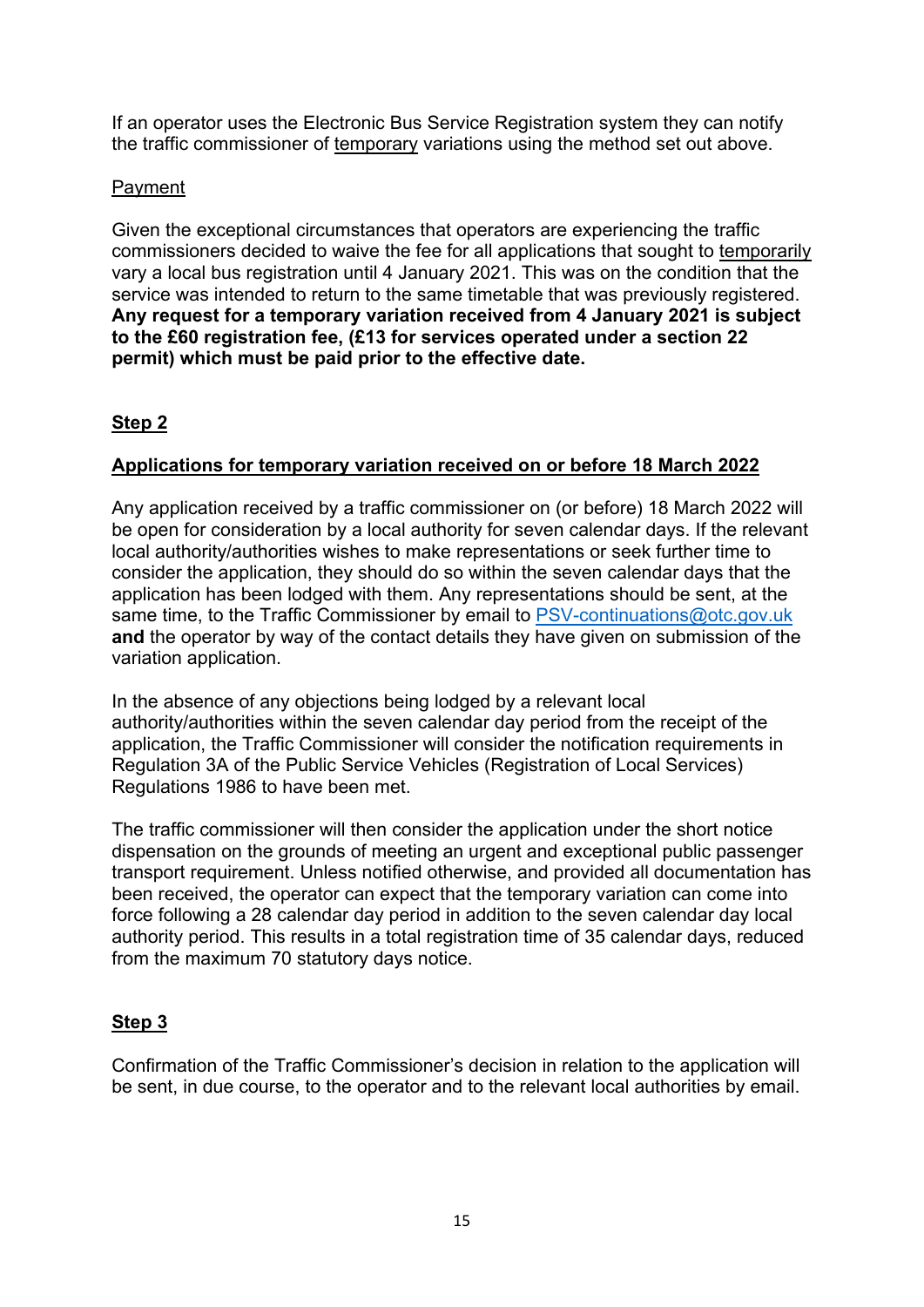### **Emergency Procedure**

It has been agreed by all parties that the continuing development of the pandemic required (and may still require) operators to alter services at shorter notice than the times stated above for those received on or before 18 March 2022.

The Department for Transport, operators and local authorities have agreed to reduce the seven calendar day local authority notice period where a temporary variation is required in the following cases:

- Changes to the national covid-19 guidelines are introduced which affect the demand or supply of services
- Changes to local covid-19 guidelines are introduced which change the demand or supply of services
- A service change is required as a result of or directly attributable to a change in circumstance due to Covid-19

It has been agreed by local authorities, operators and the traffic commissioners that the national lockdown measures announced on 4 January 2021 justified the implementation of national emergency procedures. It has been agreed that this emergency arrangement still applies, and provision will extend until 18 March 2022.

It is expected that in these circumstances the local authorities will require 72 hours (three working days) to consider proposals, but if agreement between the local authority and operator can be achieved earlier, an application will be considered by the traffic commissioner in a shorter timeframe (where all the required documentation is received, including the local authority's explicit consent).

In all circumstances where operators and local authorities agree to implement the emergency procedure the application to vary the service must be sent to the Office of the Traffic Commissioner with all the required documentation, including the explicit consent from the local authority for the service to be varied at short notice. Letters of support can be provided for individual services or to cover all an operator's services.

Provided all required documentation is received an operator can assume consent from the traffic commissioner to introduce the changes to the service on the date specified in the application and as agreed with the local authority (or the date the application is received by the Office of the Traffic Commissioner (whichever is later)). If an operator fails to provide the required documentation the service changes cannot come into effect until the application is rectified and this is likely to lead to a significant delay whilst the Office of the Traffic Commissioner process applications. **It is, therefore, important that operators ensure that they fully comply with the procedures when seeking to make changes to prevent contraventions of the legislation or from continuing to have to run a service as previously timetabled.** 

If no confirmation from the local authority giving consent to change a service is received by the Office of the Traffic Commissioner, the proposed service changes cannot be made under the emergency procedure. In these cases, the seven day local authority notice period will apply and the statutory registration period will be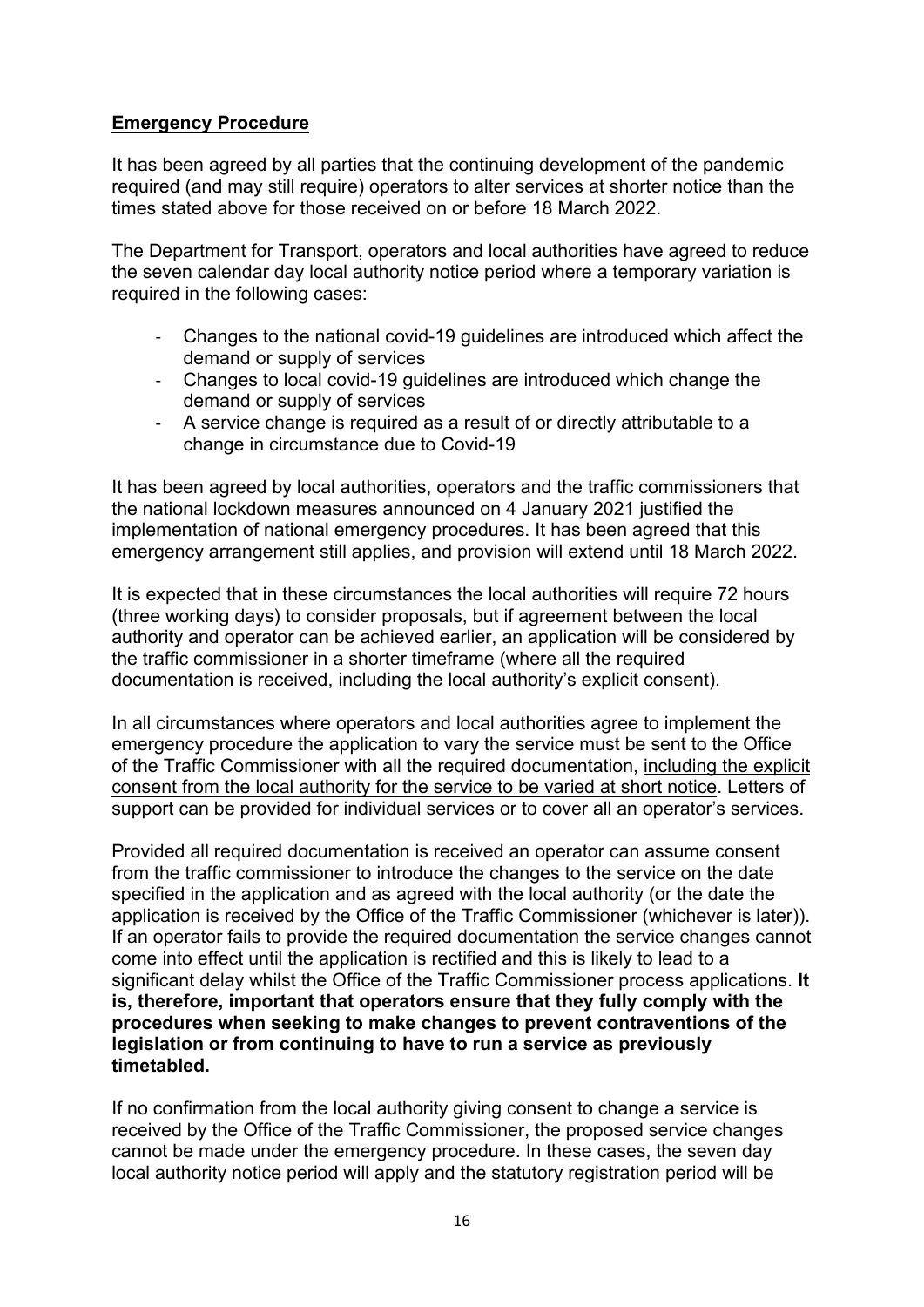either, a further 28 days from the expiry of the seven day local authority consultation period or with the explicit approval of the traffic commissioner who will consider any application made for short notice dispensation. An application for short notice dispensation will be considered on its merit but will require justification in accordance with the legislation and local authority support may lead to a better prospect of an application being granted.

Table One

|                                       | <b>Temporary</b><br>variations in<br>place on 30<br>October 2020 | <b>Temporary</b><br>variation<br>submitted<br>before 4<br>January 2021                      | <b>Temporary</b><br>variation<br>submitted<br>between 4<br>January 2021<br>and 18 March<br>2022<br>(inclusive)                               | <b>Variation</b><br>submitted to<br>the traffic<br>commissioner<br>on or after 19<br><b>March 2022</b> |
|---------------------------------------|------------------------------------------------------------------|---------------------------------------------------------------------------------------------|----------------------------------------------------------------------------------------------------------------------------------------------|--------------------------------------------------------------------------------------------------------|
| Local<br>Authority<br>notice period   | Already in<br>place                                              | 72 hours (three<br>working days)                                                            | Seven<br>calendar days                                                                                                                       | 28 calendar<br>days                                                                                    |
| Statutory<br>notice period            | Already in<br>place                                              | Accepted at<br>short notice on<br>expiry of 72<br>hours local<br>authority notice<br>period | Accepted at<br>short notice of<br>28 days from<br>expiry of local<br>authority<br>notice period;<br>a total period<br>of 35 calendar<br>days | 42 calendar<br>days                                                                                    |
| Fee required                          | None $-$<br>already in<br>place                                  | Free of charge                                                                              | £60 fee<br>payable                                                                                                                           | £60 fee<br>payable                                                                                     |
| End date of<br>temporary<br>variation | 31 December<br>2022                                              | 31 December<br>2022                                                                         | 31 December<br>2022                                                                                                                          | As stated by<br>operator                                                                               |
| Emergency<br>procedure                | Not required                                                     | Applies                                                                                     | Applies                                                                                                                                      | Does not apply<br>- short notice<br>dispensation to<br>be applied for<br>if required                   |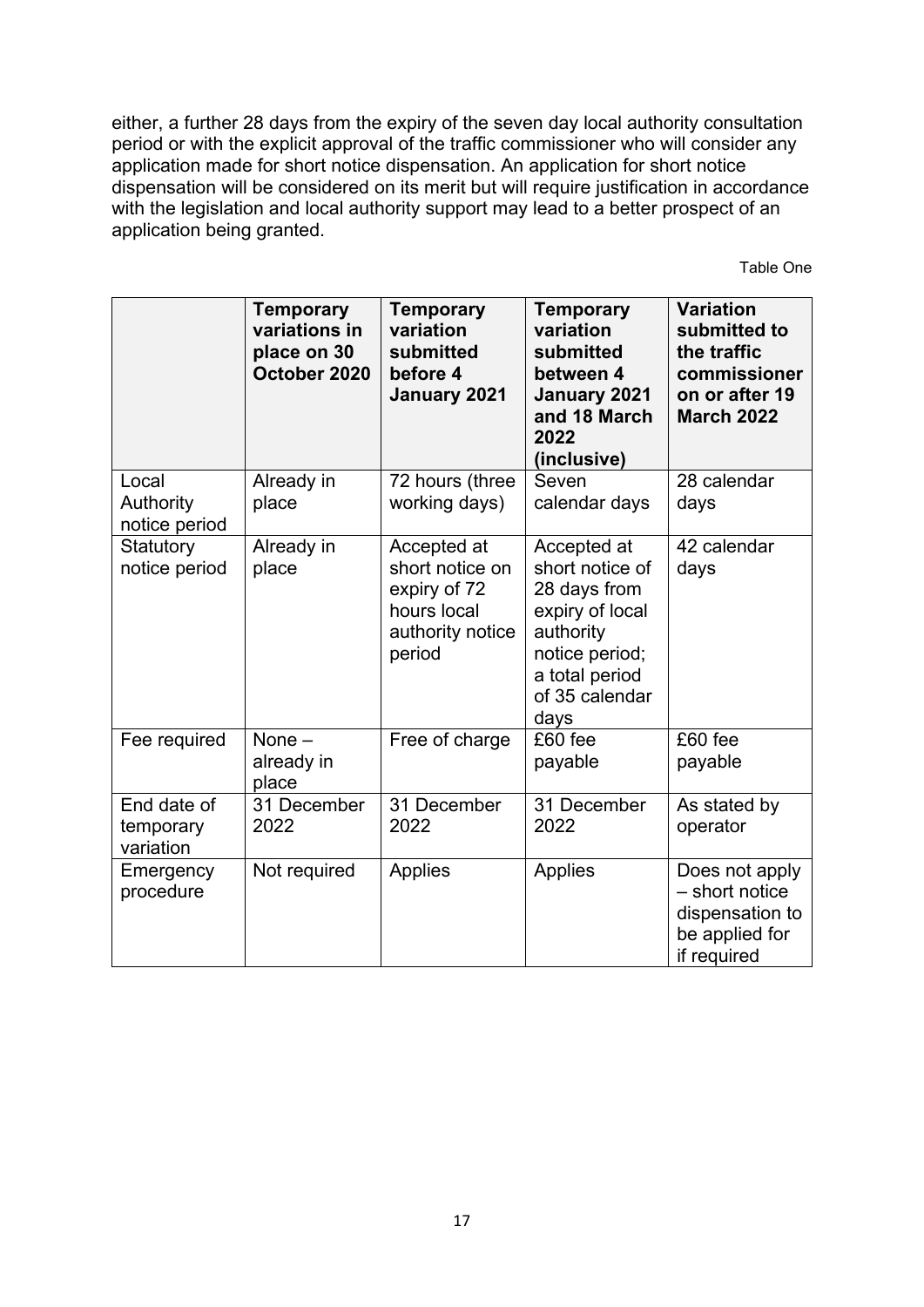# **TEMPORARY ARRANGEMENTS FOR VARYING LOCAL BUS SERVICES SCOTLAND**

# **Who should read this note?**

- Those within local authorities, who are responsible for the provision of local bus services in Scotland.
- Bus operators providing local bus services that are registered with the traffic commissioner.

# **Purpose of this note**

This note is intended to explain arrangements to assist operators seeking to make temporary variations to registered services in Scotland which have been impacted by the current Coronavirus (COVID-19) outbreak. It is divided into two parts:

Part 1 - Key changes Part 2 - A step-by-step guide to how the temporary arrangements are intended to work

# **Part 1 - The key changes**

The Public Service Vehicles (Registration of Local Services) (Scotland) Regulations 2001 for Scotland provide that an operator must provide notification to local authorities at least 28 calendar days before they submit an application to the traffic commissioner to register, vary or cancel a local bus service, where the service has a stopping place in that authority's area.

In light of the challenges posed by the outbreak, the Government asked local authorities to agree a process whereby 24 hours (one working day) was considered acceptable notice for those variation applications which require to be made on a temporary basis as a result of the outbreak. This notice period was, by agreement between the relevant parties, increased to 72 hours (three working days) in June 2020. This notice period remained in place for any temporary variations to any services registered in Scotland which are submitted to the traffic commissioner before 4 January 2021.

To enable ongoing flexibility for the bus industry whilst ensuring that the travelling public are kept informed of service changes it was agreed across all parties that changes to the process in place since March 2020 should take effect from 4 January 2021. Applications for temporary variations to services received on or after 4 January 2021 will be subject to a local authority notice period of seven calendar days after which, if no request is received from the local authority for more time, the traffic commissioner will grant short notice dispensation with immediate effect.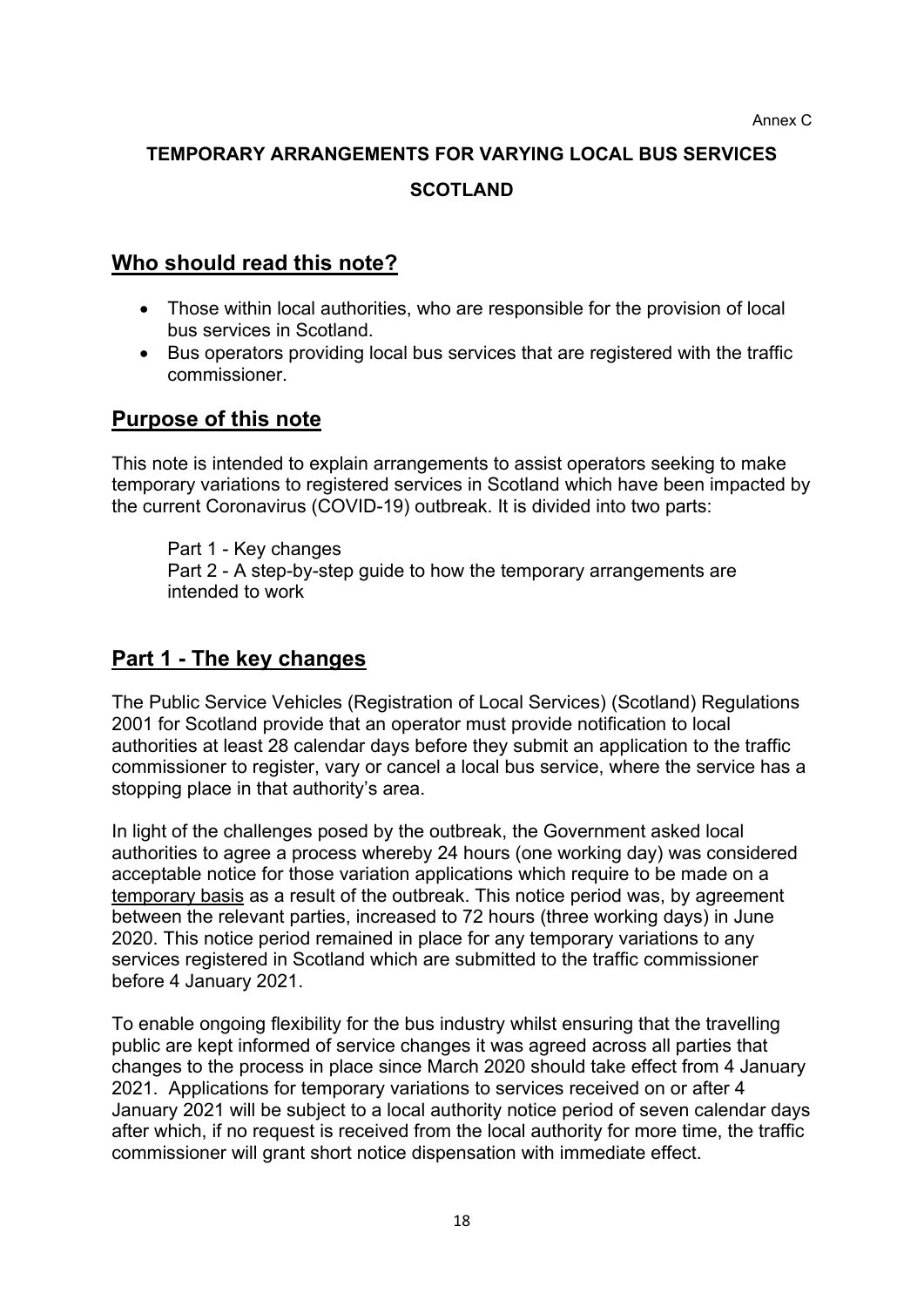Any service registered, varied or cancelled on a permanent basis will not be eligible for the reduced local authority notice period but operators may still apply for short notice dispensation from the traffic commissioner if the application meets the required legislative grounds to be accepted.

The standard fee (£60) for the variation of a service applies to any applications (including temporary variations) lodged with the traffic commissioner on and after 4 January 2021.

Previous advice stated that temporary variations were conditional on the services reverting to the original timetable by 4 January 2021. Due to the continuing uncertainty this date was removed and left open-ended with a review to be undertaken at an appropriate time. Several reviews have taken place and in December 2021 it was agreed by parties that services should revert to their pre-March 2020 position on or before 1 September 2022. It should be noted that variations to services received by the traffic commissioner on or after 1 March 2022 cannot use the emergency procedures set out in this note.

Services already subject to a temporary variation will automatically be extended on the same terms until 31 August 2022 (unless the operator states otherwise).

Table one sets out a summary of the changes and how it affects registrations.

# **Part 2 – The process**

How to submit an application for a temporary variation of a service affected by coronavirus (COVID-19) up to and including 28 February 2022.

#### **Step 1**

To relieve the administrative burden on operators the traffic commissioners have agreed to allow for a change in the usual registration process.

Until 1 March 2022 an operator **must** send the notification requesting the short notice temporary variation to the Office of the Traffic Commissioner and relevant local authorities at the same time with details of how registered particulars are being varied to help make the notification and decision process faster.

Until notified otherwise operators seeking to make a temporary variation to local bus services can do so by emailing the information and any documentation to the Office of the Traffic Commissioner. The email address is:

#### [enquiries-busregscot@otc.gov.uk](mailto:enquiries-busregscot@otc.gov.uk) (Scotland)

In all cases where short notice dispensation is being requested the operator must provide detail of the grounds that it is being applied under and the justification.

Emails must contain the full service registration number to assist in the correct identification. Individual emails should be sent for each registration.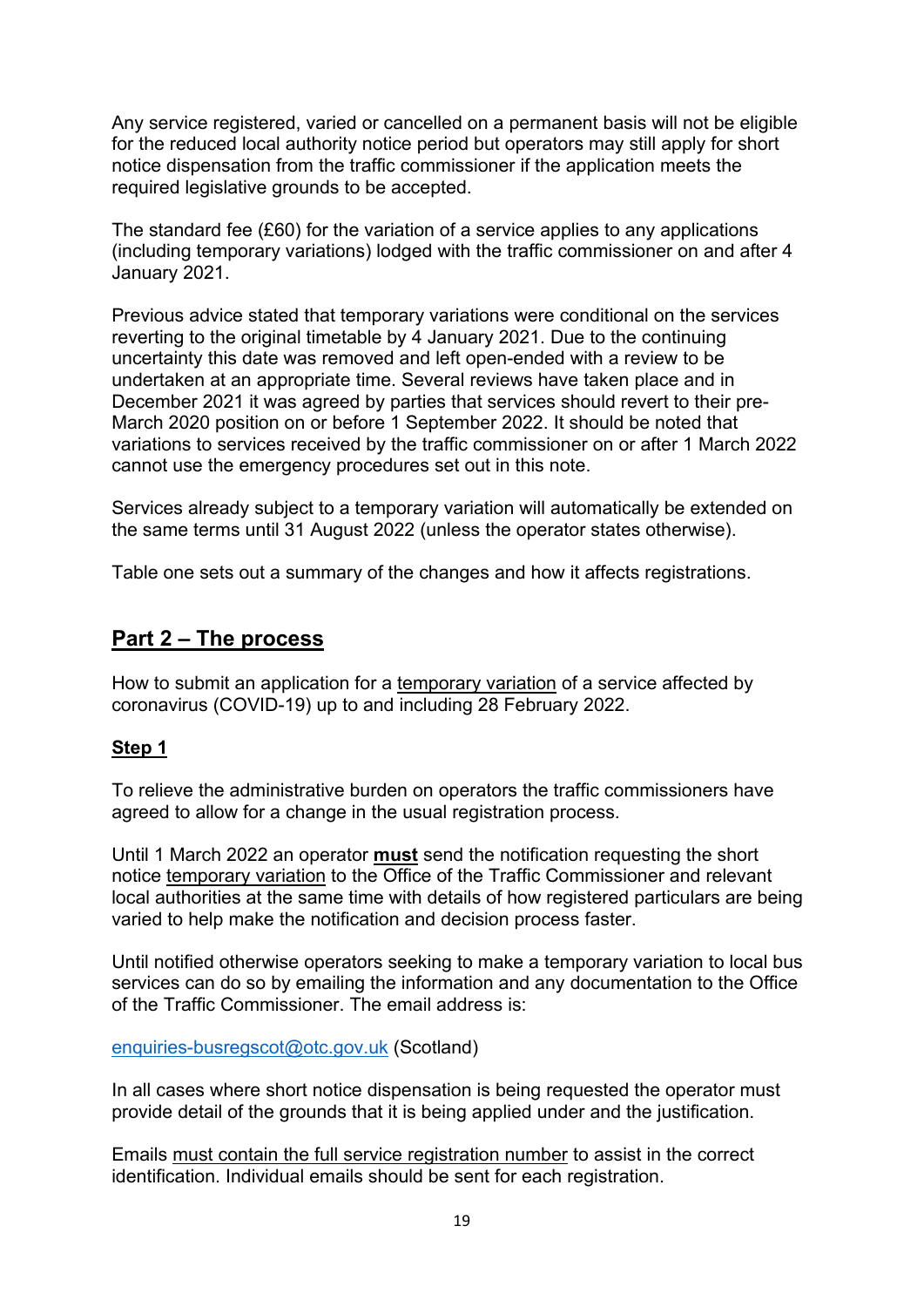#### Temporarily varying an existing service

Operators are encouraged to make use of the provision to temporarily vary a service registration by either not running it for a period of time, changing the frequency of the timetable or altering the route.

- Amended frequency the operator should provide an email advising of the proposed date of amendment and the date when the previous registered service is to recommence. A timetable should also be included of the revised service.
- Amended route in addition to the email set out above the operator should include a revised timetable and route map.
- Temporary cessation of service the operator must provide the date of the proposed introduction of the change and the date that the previously registered service is intended to recommence.

A PSV355 is not required for a temporary variation but the operator must provide sufficient information and documentation as stated above.

While operators assess the practicability of increasing services, including patronage, the suggested timescale for the variation is:

'until notified otherwise, or until the confirmed end date to be stipulated by traffic commissioners **whichever is the earlier'** (31 August 2022)

For the purposes of the electronic registration record held by the traffic commissioners a notional end date of 31 August 2022 will be applied to temporary variations lodged with immediate effect. This ensures that a clear record is kept of the temporary variations in lieu of a fixed end date.

The suggested period allows operators to have the flexibility to return to the previously registered timetable earlier if that is possible. Services previously temporarily varied to revert on 31 March 2022 (or previously 31 December 2021, 4 January 2021, 31 August 2020, 30 September 2020) will automatically be regarded as expiring on the confirmed end date of 31 August 2022. It is still open to an operator to curtail the temporary variation if required. Any request should be emailed to the Office of the Traffic Commissioner.

If the variation is not limited in the terms set out above or there are any proposed permanent changes to the previous registered timetable on recommencement the operator will be required to provide an application to vary a service with the appropriate registered particulars and fee. The operator will be required to abide by the usual notice periods.

If an operator uses the Electronic Bus Service Registration system they can notify the traffic commissioner of temporary variations using the method set out above.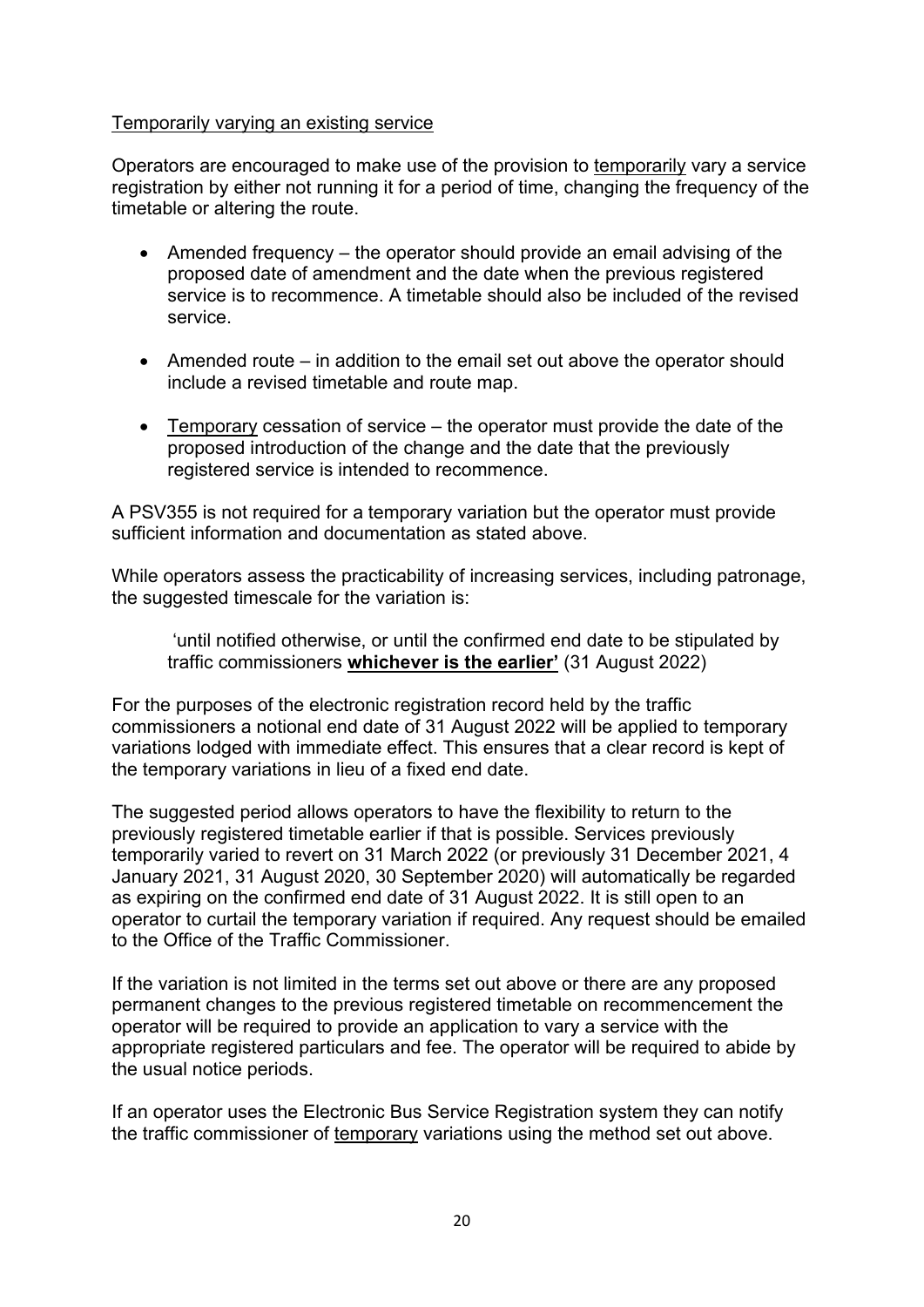# Payment

Given the exceptional circumstances that operators are experiencing the traffic commissioners decided to waive the fee for all applications that sought to temporarily vary a local bus registration until 4 January 2021. This was on the condition that the service was intended to return to the same timetable that was previously registered. **Any request for a temporary variation received from 4 January 2021 is subject to the £60 registration fee, (£13 for services operated under a section 22 permit) which must be paid prior to the effective date.**

# **Step 2**

# **Applications for temporary variation received on or before 28 February 2022**

Any application received by a traffic commissioner on (or before) 28 February 2022 will be open for consideration by a local authority for seven calendar days. If the relevant local authority/authorities wishes to make representations or seek further time to consider the application, they should do so within the seven calendar days that the application has been lodged with them. Any representations should be sent, at the same time, to the Traffic Commissioner by email to [enquiries](mailto:enquiries-busregscot@otc.gov.uk)[busregscot@otc.gov.uk](mailto:enquiries-busregscot@otc.gov.uk) **and** the operator by way of the contact details they have given on submission of the variation application.

In the absence of any objections being lodged by a relevant local authority/authorities within the seven calendar day period from the receipt of the application, the Traffic Commissioner will consider the notification requirements in Regulation 4 of the Public Service Vehicles (Registration of Local Services) (Scotland) Regulations 2001 to have been met.

The traffic commissioner will then consider the application under the short notice dispensation on the grounds of meeting an urgent and exceptional public passenger transport requirement. Unless notified otherwise, and provided all documentation has been received, the operator can expect that the temporary variation can come into force immediately following expiry of the seven calendar day local authority notice period.

For the avoidance of doubt, a request received sent to both the traffic commissioner and local authority on 4 January 2021 will be considered by the local authority for seven calendar days and then short notice granted by the traffic commissioner immediately. This results in the service coming into force on 11 January 2021.

Services operated in Scotland cannot make use of this procedure after 28 February 2022, services temporarily varied before this date can remain in place until 31 August 2022.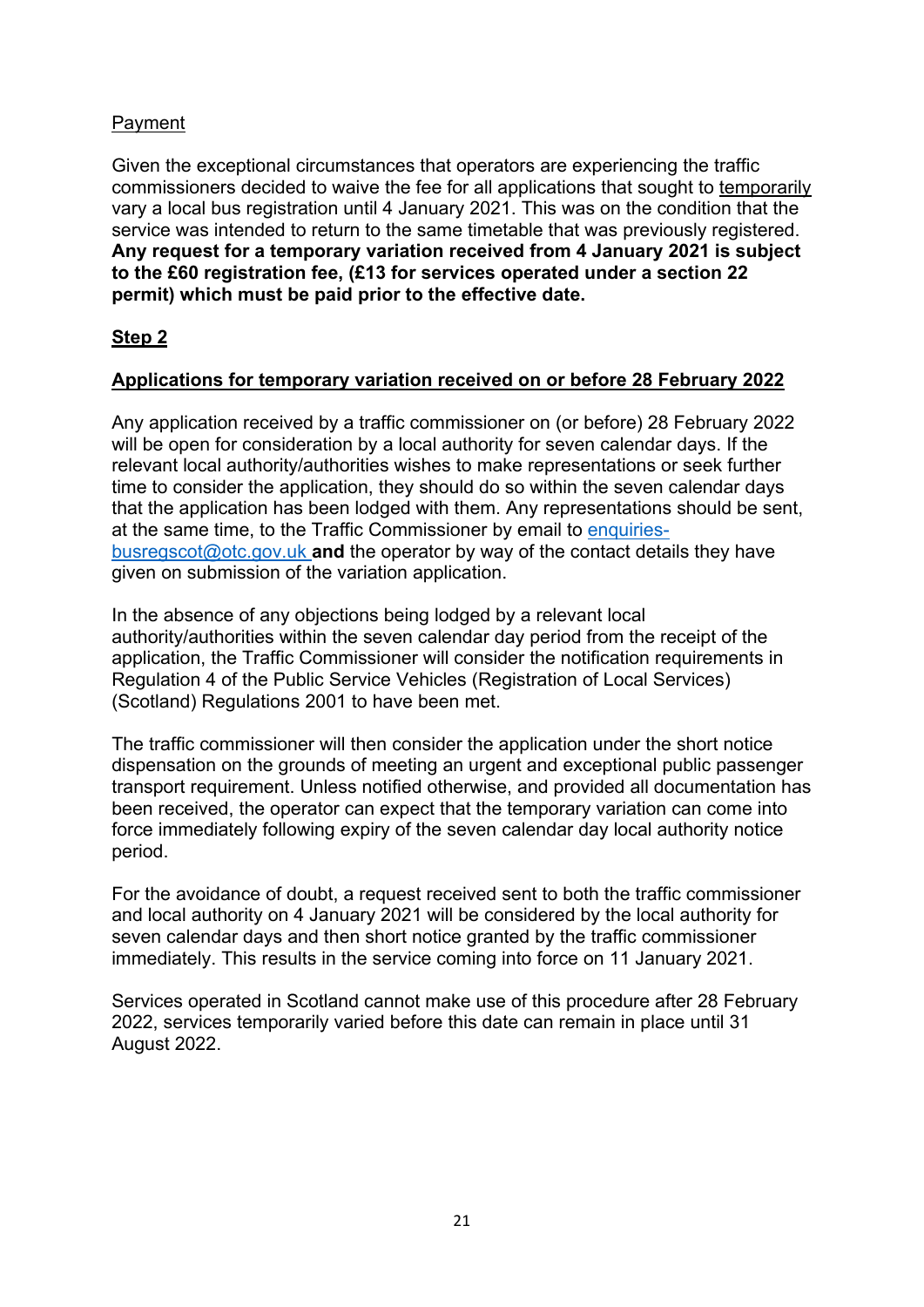# **Step 3**

Confirmation of the Traffic Commissioner's decision in relation to the application will be sent, in due course, to the operator and to the relevant local authorities by email. **Emergency Procedure**

The traffic commissioner expects operators and local authorities to continue to engage with one another throughout this period. Where a change in the guidance from Government has a significant and immediate impact on the demand for bus services these discussions will enable the process to be reviewed at the earliest opportunity.

Table One

|                                       | Temporary<br>variations in<br>place on 23<br>October 2020 | <b>Temporary</b><br>variation<br>submitted<br>before 4<br>January 2021                      | <b>Temporary</b><br>variation<br>submitted<br>between 4<br>January 2021<br>and 28<br>February 2022<br>(inclusive) | <b>Variation</b><br>submitted to<br>a traffic<br>commissioner<br>on or after 1<br><b>March 2022</b> |
|---------------------------------------|-----------------------------------------------------------|---------------------------------------------------------------------------------------------|-------------------------------------------------------------------------------------------------------------------|-----------------------------------------------------------------------------------------------------|
| Local<br>Authority<br>notice period   | Already in<br>place                                       | 72 hours (three<br>working days)                                                            | Seven<br>calendar days                                                                                            | 28 calendar<br>days                                                                                 |
| Statutory<br>notice period            | Already in<br>place                                       | Accepted at<br>short notice on<br>expiry of 72<br>hours local<br>authority notice<br>period | Accepted at<br>short notice on<br>expiry of seven<br>calendar days<br>local authority<br>notice period            | 42 calendar<br>days                                                                                 |
| Fee required                          | None $-$<br>already in<br>place                           | Free of charge                                                                              | £60 fee<br>payable                                                                                                | £60 fee<br>payable                                                                                  |
| End date of<br>temporary<br>variation | 31 August<br>2022                                         | 31 August<br>2022                                                                           | 31 August<br>2022                                                                                                 | As stated by<br>operator                                                                            |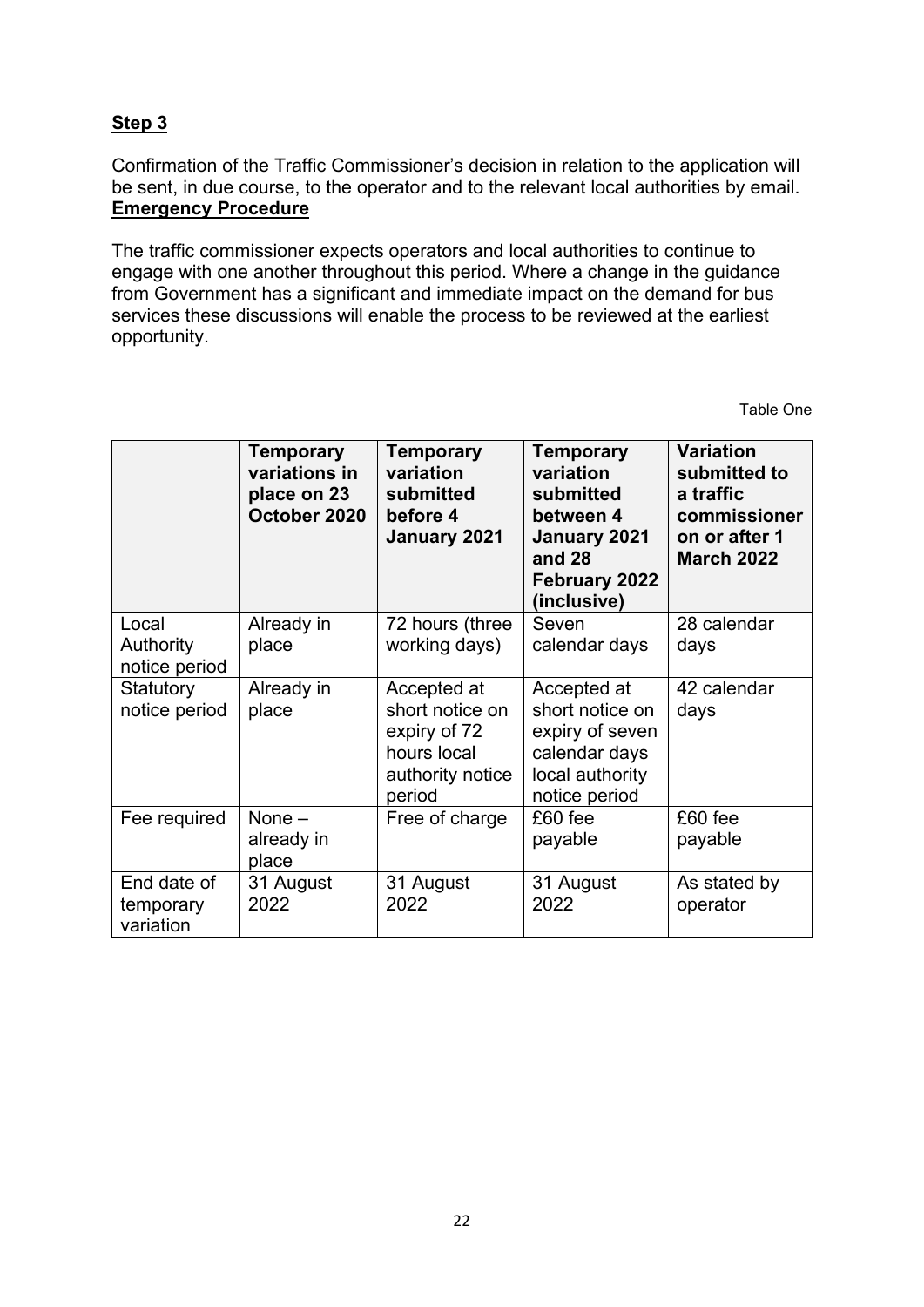# **TEMPORARY ARRANGEMENTS FOR VARYING LOCAL BUS SERVICES WALES**

# **Who should read this note?**

- Those within local authorities, who are responsible for the provision of local bus services in Wales.
- Bus operators providing local bus services that are registered with the traffic commissioner.

# **Purpose of this note**

This note is intended to explain arrangements to assist operators seeking to make temporary variations to registered services in Wales which have been impacted by the current Coronavirus (COVID-19) outbreak. It is divided into two parts:

Part 1 - Key changes Part 2 - A step-by-step guide to how the temporary arrangements are intended to work

# **Part 1 - The key changes**

Unlike for services in England and Scotland there is no requirement on operators seeking to register, vary or cancel local bus services to provide advance notification to local authorities.

In light of the challenges posed by the outbreak, the traffic commissioners worked with stakeholders to agree a process that reduced the statutory notice period for temporary variations to 24 hours (one working day). This notice period was, by agreement between the relevant parties, increased to 72 hours (three working days) in June 2020.

Previous advice stated that temporary variations were conditional on the services reverting to the original timetable by 4 January 2021. Due to the continuing uncertainty this date was removed and left open-ended with a review to be undertaken at an appropriate time. Several reviews have taken place and in February 2022 it was agreed by parties that services should revert to their pre-March 2020 position on or before 1 January 2023. It should be noted that variations to services received by the traffic commissioner on or after 19 March 2022 cannot use the emergency procedures set out in this note.

Services already subject to a temporary variation will automatically be extended on the same terms until 31 December 2022 (unless the operator states otherwise).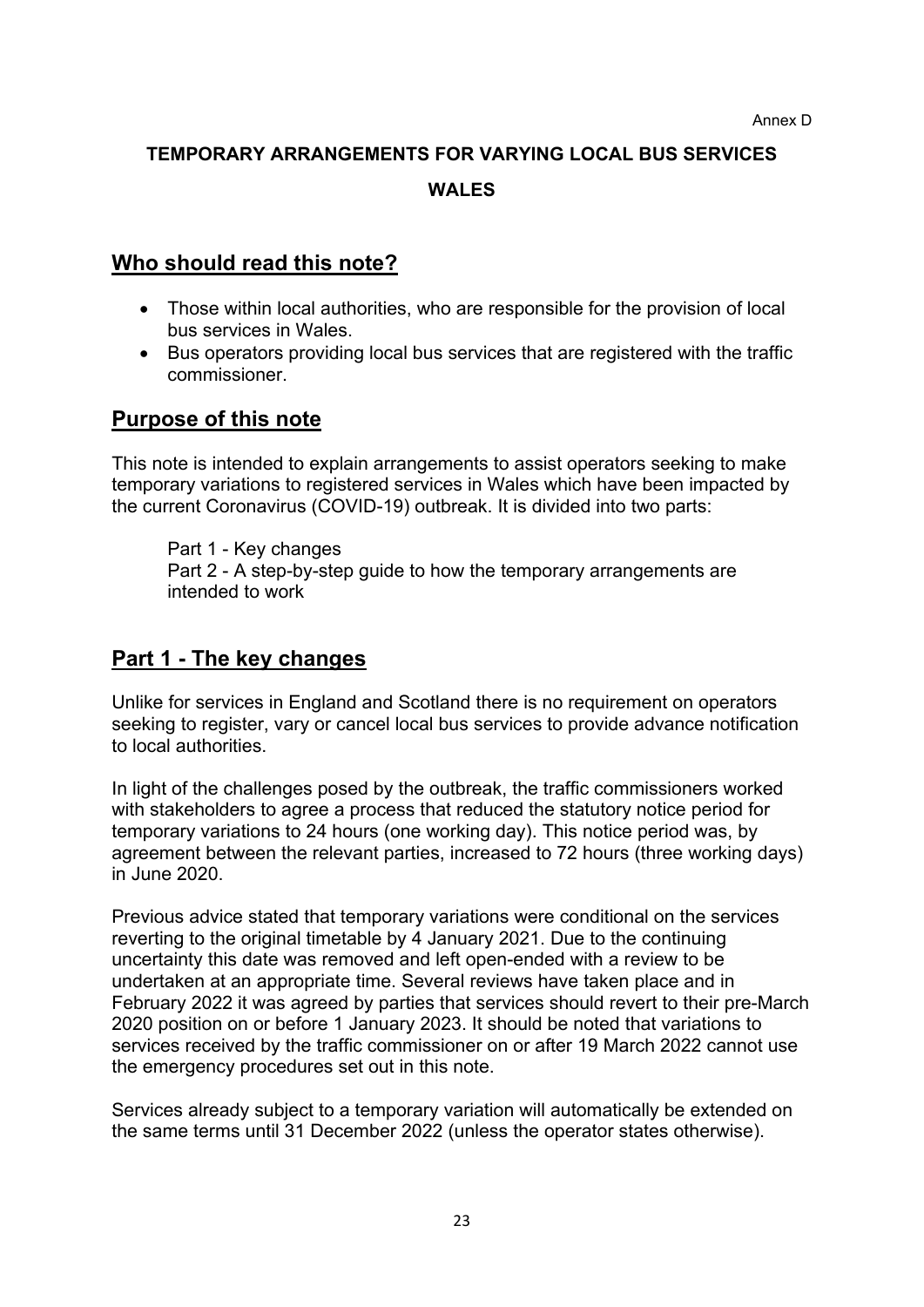Any service registered, varied or cancelled on a permanent basis will not be eligible for the automatic period of short notice but may still apply for short notice dispensation from the traffic commissioner if the application meets the required legislative grounds to be accepted. An operator wishing to apply through this route should include justification with letters of support from relevant local authorities, where available.

Table one sets out a summary of the changes and how it affects registrations.

# **Part 2 – The process**

How to submit an application for a temporary variation of a service affected by coronavirus (COVID-19) up to and including 28 February 2022.

# **Step 1**

To relieve the administrative burden on operators the traffic commissioners have agreed to allow for a change in the usual registration process.

Until 19 March 2022 an operator **must** send the notification requesting the short notice temporary variation to the Office of the Traffic Commissioner and relevant local authorities at the same time with details of how registered particulars are being varied to help make the notification and decision process faster.

Until notified otherwise operators seeking to make a temporary variation to local bus services can do so by emailing the information and any documentation to the Office of the Traffic Commissioner. The email address is:

#### [PSV-continuations@otc.gov.uk](mailto:PSV-continuations@otc.gov.uk)

In all cases where short notice dispensation is being requested the operator must provide detail of the grounds that it is being applied under and the justification. Emails must contain the full service registration number to assist in the correct identification. Individual emails should be sent for each registration.

### Temporarily varying an existing service

Operators are encouraged to make use of the provision to temporarily vary a service registration by either not running it for a period of time, changing the frequency of the timetable or altering the route.

- Amended frequency the operator should provide an email advising of the proposed date of amendment and the date when the previous registered service is to recommence. A timetable should also be included of the revised service.
- Amended route in addition to the email set out above the operator should include a revised timetable and route map.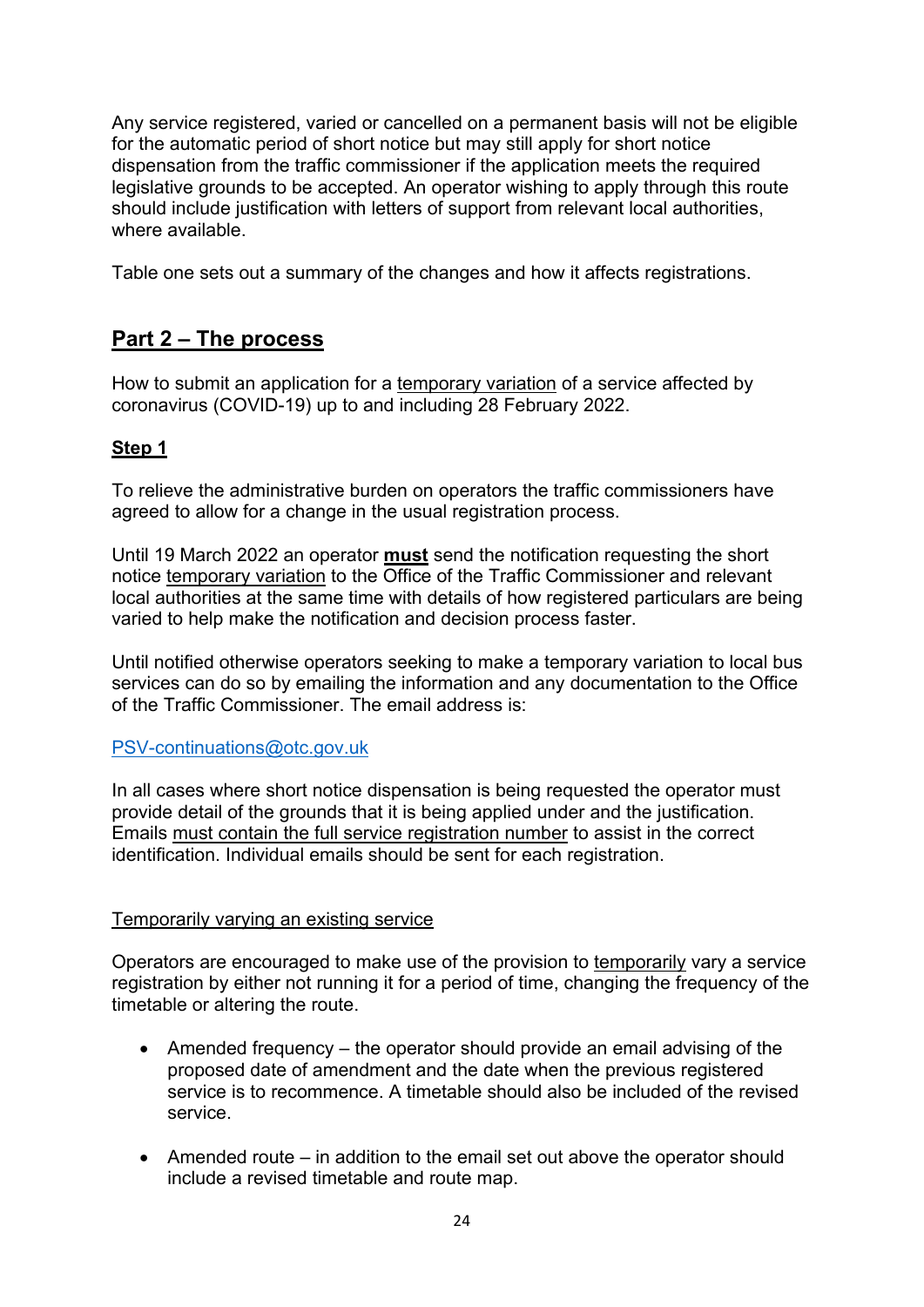• Temporary cessation of service – the operator must provide the date of the proposed introduction of the change and the date that the previously registered service is intended to recommence.

A PSV355 is not required for a temporary variation but the operator must provide sufficient information and documentation as stated above.

While operators assess the practicability of increasing services, including patronage, the suggested timescale for the variation is:

'until notified otherwise, or until the confirmed end date to be stipulated by traffic commissioners **whichever is the earlier'** (31 December 2022)

For the purposes of the electronic registration record held by the traffic commissioners a notional date of 31 December 2022 will be applied to temporary variations lodged with immediate effect. This ensures that a clear record is kept of the temporary variations in lieu of a fixed end date.

The suggested period allows operators to have the flexibility to return to the previously registered timetable earlier if that is possible. Services previously temporarily varied to revert on 31 August 2022 (or previously 31 March 2022, 31 December 2021, 4 January 2021, 31 August 2020, 30 September 2020) will automatically be regarded as expiring on the confirmed end date of 31 December 2022. It is still open to an operator to curtail the temporary variation if required. Any request should be emailed to the Office of the Traffic Commissioner.

If the variation is not limited in the terms set out above or there are any proposed permanent changes to the previous registered timetable on recommencement the operator will be required to provide an application to vary a service with the appropriate registered particulars and fee. The operator will be required to abide by the usual notice periods.

If an operator uses the Electronic Bus Service Registration system they can notify the traffic commissioner of temporary variations using the method set out above.

#### Payment

Given the exceptional circumstances that operators are experiencing the traffic commissioners decided to waive the fee for all applications that sought to temporarily vary a local bus registration until 4 January 2021. This was on the condition that the service was intended to return to the same timetable that was previously registered. **Any request for a temporary variation received from 4 January 2021 is subject to the £60 registration fee, (£13 for services operated under a section 22 permit) which must be paid prior to the effective date.**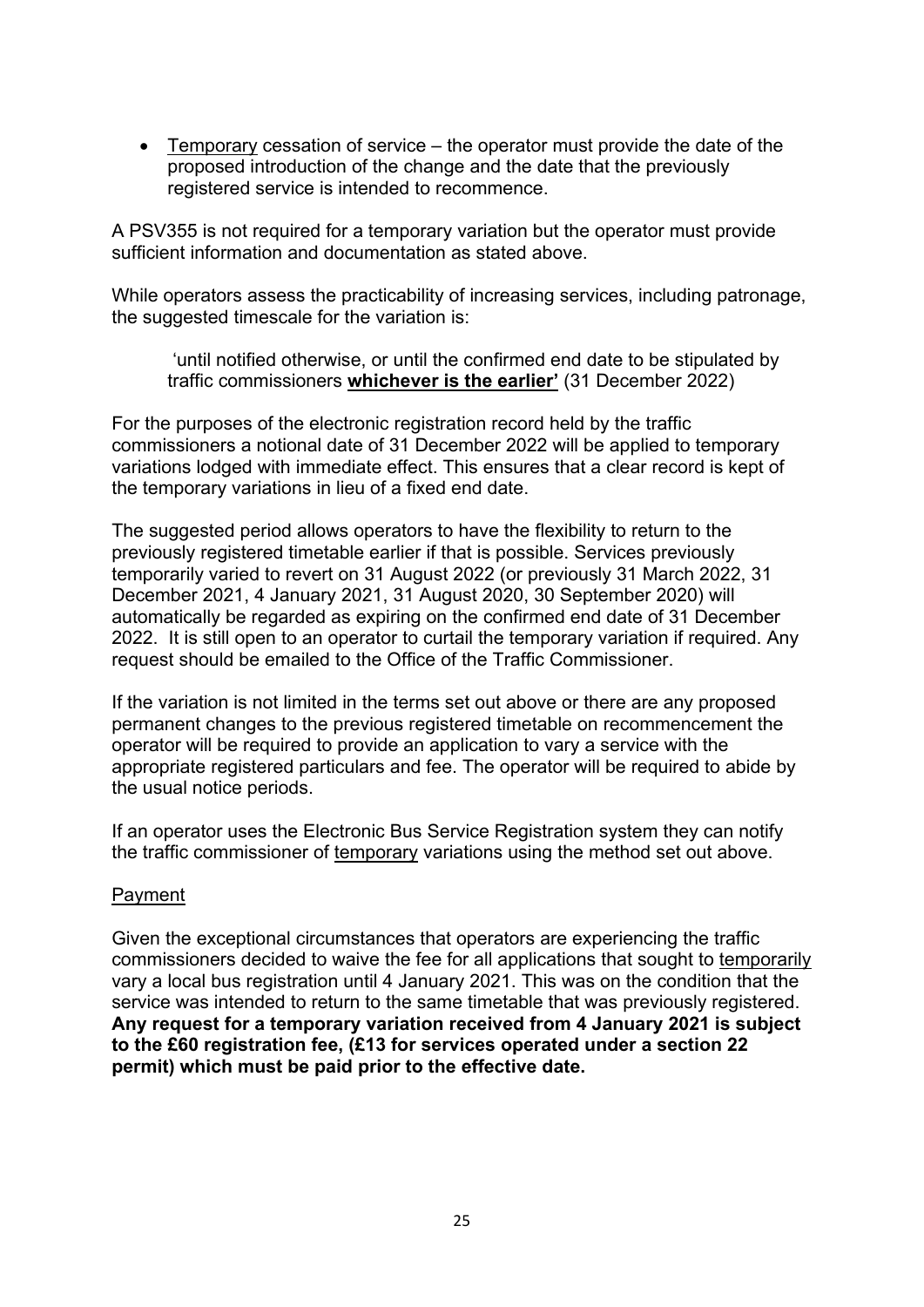# **Step 2**

### **Applications for temporary variation received on or before 18 March 2022**

The traffic commissioner is aware that operators and local authorities hold regular discussions on the provision of local services. On receipt of an application to temporarily vary a registration a notice period of 72 hours (three working days) will apply. On expiry of this period unless notified otherwise, and provided all documentation has been received, the operator can expect that the application will be granted by Traffic Commissioner using short notice dispensation.

# **Step 3**

Confirmation of the Traffic Commissioner's decision in relation to the application will be sent, in due course, to the operator and to the relevant local authorities by email. In these cases, the operator does not have to wait for confirmation before commencing the service change provided that three working days have elapsed from receipt in the Office of the Traffic Commissioner.

Table One

|                                       | Temporary<br>variations in<br>place on 5<br><b>November</b><br>2020 | Temporary<br>variation<br>submitted<br>before 4<br>January 2021                                                | <b>Temporary</b><br>variation<br>submitted<br>between 4<br>January 2021<br>and 18 March<br>2022<br>(inclusive) | <b>Variation</b><br>submitted to<br>the traffic<br>commissioner<br>on or after 19<br><b>March 2022</b> |
|---------------------------------------|---------------------------------------------------------------------|----------------------------------------------------------------------------------------------------------------|----------------------------------------------------------------------------------------------------------------|--------------------------------------------------------------------------------------------------------|
| Statutory<br>notice period            | Already in<br>place                                                 | Accepted at<br>short notice on<br>expiry of a<br>period of 72<br>hours (three<br>working days)<br>from receipt | Accepted at<br>short notice on<br>expiry of a<br>period of 72<br>hours (three<br>working days)<br>from receipt | 56 calendar<br>days                                                                                    |
| Fee required                          | None $-$<br>already in<br>place                                     | Free of charge                                                                                                 | £60 fee<br>payable                                                                                             | £60 fee<br>payable                                                                                     |
| End date of<br>temporary<br>variation | 31 December<br>2022                                                 | 31 December<br>2022                                                                                            | 31 December<br>2022                                                                                            | As stated by<br>operator                                                                               |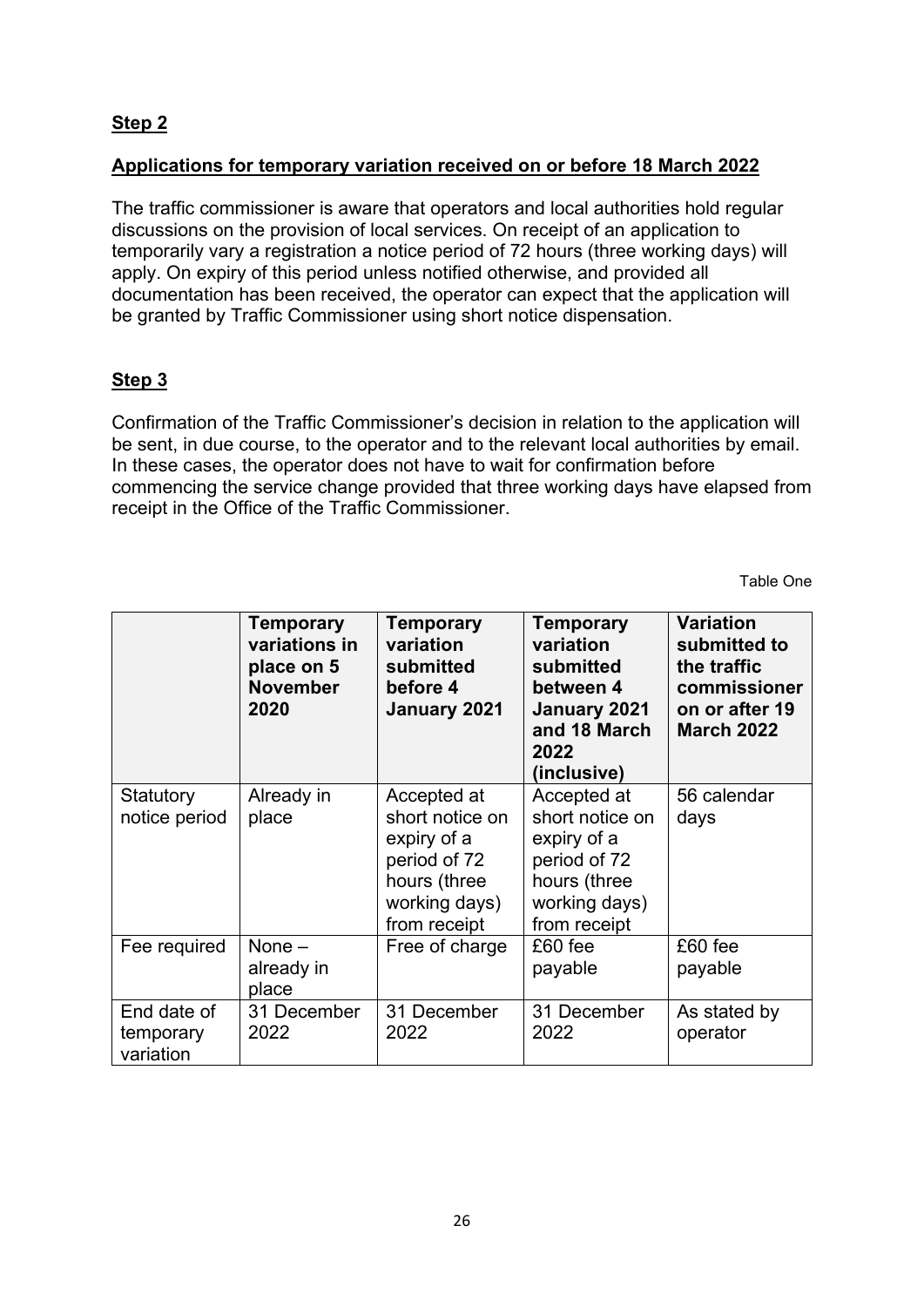### **Retired Advice**

### **Goods Vehicle and Public Service Vehicle Operator Licensing**

#### **7. Can I temporarily operate more vehicles than authorised under my goods vehicle operator's licence to meet an urgent public demand? Can I temporarily operate for hire or reward under my restricted goods vehicle operator's licence?**

You need to ask a traffic commissioner to grant a temporary exemption (in writing) from any requirement to hold a standard licence, which would otherwise be imposed by sections 2 and 3 of the Goods Vehicle (Licensing of Operators) Act. In summary this allows for a restricted licence holder to operate for hire or reward, an existing licence holder to temporarily use more vehicles than the licence authorises or for someone who does not hold a licence to use a goods vehicle for hire or reward or in connection with a business.

Traffic commissioners will only consider the use this power on receipt of a written request from the person / entity proposing to operate. All requests should be sent to [Enquiries@otc.gov.uk](mailto:Enquiries@otc.gov.uk) setting out the proposal and justification. A traffic commissioner will need to be satisfied that an applicant is not unfit to engage in road transport. Additionally, a traffic commissioner may check that:

- the applicant is not insolvent
- there are no outstanding maintenance or other issues, which might impact on road safety
- that this is not an attempted device to avoid responsibility for alleged failures in compliance
- that the applicant has satisfactory facilities and arrangements for maintaining the vehicles used under the exemption in a fit and serviceable condition.

The traffic commissioner must be satisfied that the exemption is necessary for the purpose of enabling an emergency to be dealt with (in this case the current outbreak) or enabling some other special need to be met arising from the outbreak.

The traffic commissioner must also be satisfied that the applicant is engaged exclusively in national transport operations, which will have only a minor impact on the transport market because of the nature of the goods carried or the short distance the goods are carried. In the exceptional circumstances of the outbreak the Senior Traffic Commissioner has advised the traffic commissioners that they are entitled to rely on a declaration to that effect signed by the person or officer of the corporate entity.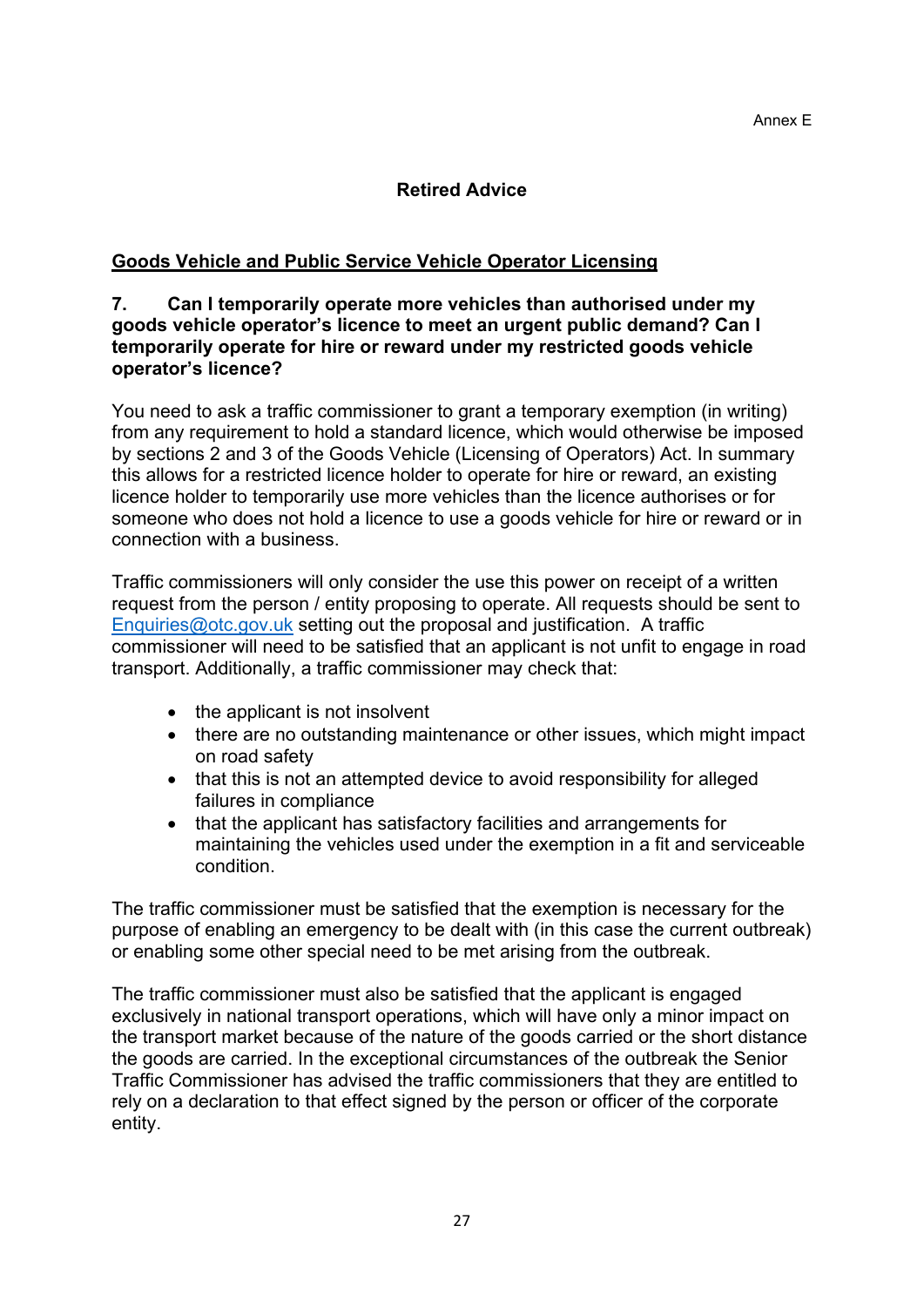An application form to use when applying for a temporary exemption can be found at Annex A.

### **8. Due to restrictions on movement, I no longer have access to my operating centre. What steps do I need to take?**

In the very rare circumstances where a standard operator *temporarily* loses access to an operating centre as a result of restrictions connected to the outbreak, traffic commissioners will give serious consideration to the grant of a Period of Grace to operate from an alternative site.

A traffic commissioner will wish to be satisfied as to where the vehicles will be parked in the alternative. It was recognised that during the period of the outbreak it might not have been practicable to lodge an application for a new operating centre, which may only be required for temporary use.

Restricted licence holders do not have facility to request a Period of Grace but should notify the traffic commissioner for direction as to how to proceed.

### **9. Operational needs require me to operate more vehicles from my operating centre than the current authorisation. I am still within my overall vehicle authorisation.**

The Office of the Traffic Commissioner has been instructed to try and assist operators and to prioritise applications. The optimal way to obtain grant of a variation is using the digital services available to operators. The purpose of the Statutory Document is to streamline the process as much as possible and use the flexibility that already exists within the legislation. Operators should consider submitting a complete application as soon as the need arises and seek an interim direction which will be considered as set out in the statutory document.

#### **10. I cannot maintain my vehicles in line with the stated intervals that I made a commitment to.**

**You should never operate a vehicle in an unsafe condition. You should adopt a risk-based approach as you should know your business and where the greatest risks may be.** You should follow the advice provided by the Guide to Maintaining Roadworthiness found here:

[https://assets.publishing.service.gov.uk/government/uploads/system/uploads/attach](https://assets.publishing.service.gov.uk/government/uploads/system/uploads/attachment_data/file/785463/guide-to-maintaining-roadworthiness-commercial-goods-and-passenger-carrying-vehicles.pdf) ment\_data/file/785463/quide-to-maintaining-roadworthiness-commercial-goods-and[passenger-carrying-vehicles.pdf](https://assets.publishing.service.gov.uk/government/uploads/system/uploads/attachment_data/file/785463/guide-to-maintaining-roadworthiness-commercial-goods-and-passenger-carrying-vehicles.pdf)

Traffic Commissioners are aware that there may be isolated instances where Covid-19 results in unexpected and unpredictable staff shortages within a maintenance facility. Where preventative maintenance inspections (PMIs) cannot be conducted within the stated timescale you gave when applying for a licence (or subsequently),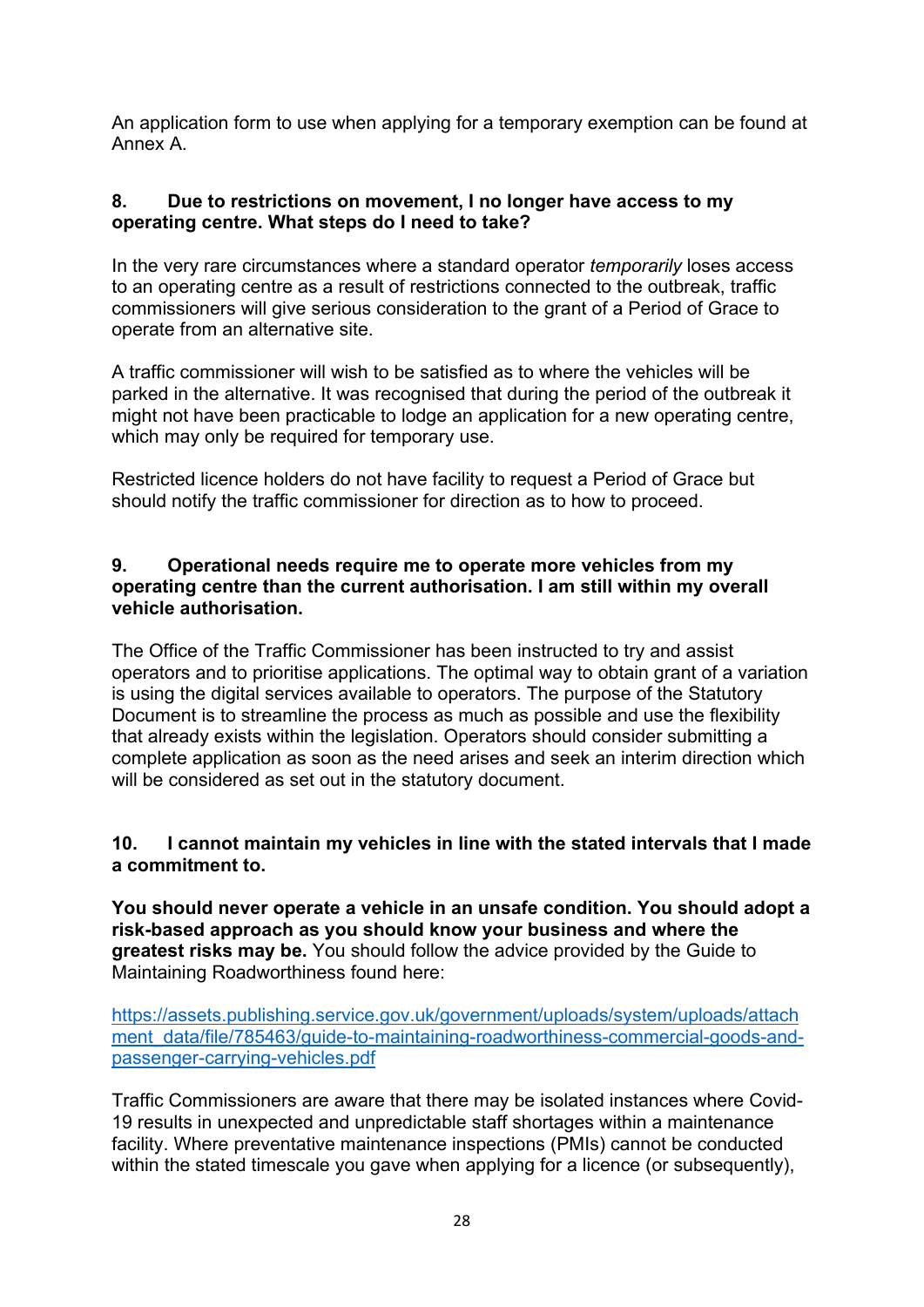you should ensure that the extended period should be subject to a documented risk assessment. It is the operator's responsibility to ensure that vehicles are operated safely. Where an extension is required, the following guidance should be applied:

- Evidence of the justification for the reduction such as a letter or email from your workshop confirming unavailability is to be kept with the PMIs and to be produced on request to OTC/DVSA/police, etc.
- Where the workshop facility is unavailable, consider using an alternative or a mobile inspection at the operating centre. The inspection would need to be as full as possible and comply with the site's health and safety requirements. An instrumented brake test should still be conducted.
- Robust daily driver checks and effective use of vehicle monitoring systems are even more important and must be managed and recorded.
- You should return to your stated maintenance intervals by the next inspection. If this is not possible, you must notify the Office of the Traffic Commissioner in advance with an explanation of how you are managing the risks through alternative arrangements. Where it is necessary to change maintenance suppliers, you can access your records here: <https://www.gov.uk/manage-vehicle-operator-licence>

### **11. My vehicles are not being used because of change resulting from the outbreak. Do I have to carry out a pre-use inspection before I put them into use again?**

It is always recommended that a pre-use inspection is carried out prior to putting vehicles that have been stood idle back into service, the traffic commissioners previously recognised that operators would want to start using vehicles as soon as possible. The delays in inspection slots becoming available at maintainers should largely have abated by now.

Any change or extension to your normal PMI period should be subject to a documented risk assessment. It is the operator's responsibility to ensure that vehicles are operated safely.

For fleets that were unused during the period of a lock down, the following principles applied:

- A vehicle should be recorded as Vehicle off Road (VOR). This enables the period of inactivity to be taken into account if records are analysed in the future.
- The PMI schedule is frozen or paused during the period that the vehicle is not used.
- If the vehicle exceeded its PMI period, a technically competent person, (technician if possible) should have carried out an enhanced walkaround check, which included tyre pressure measurement and brake performance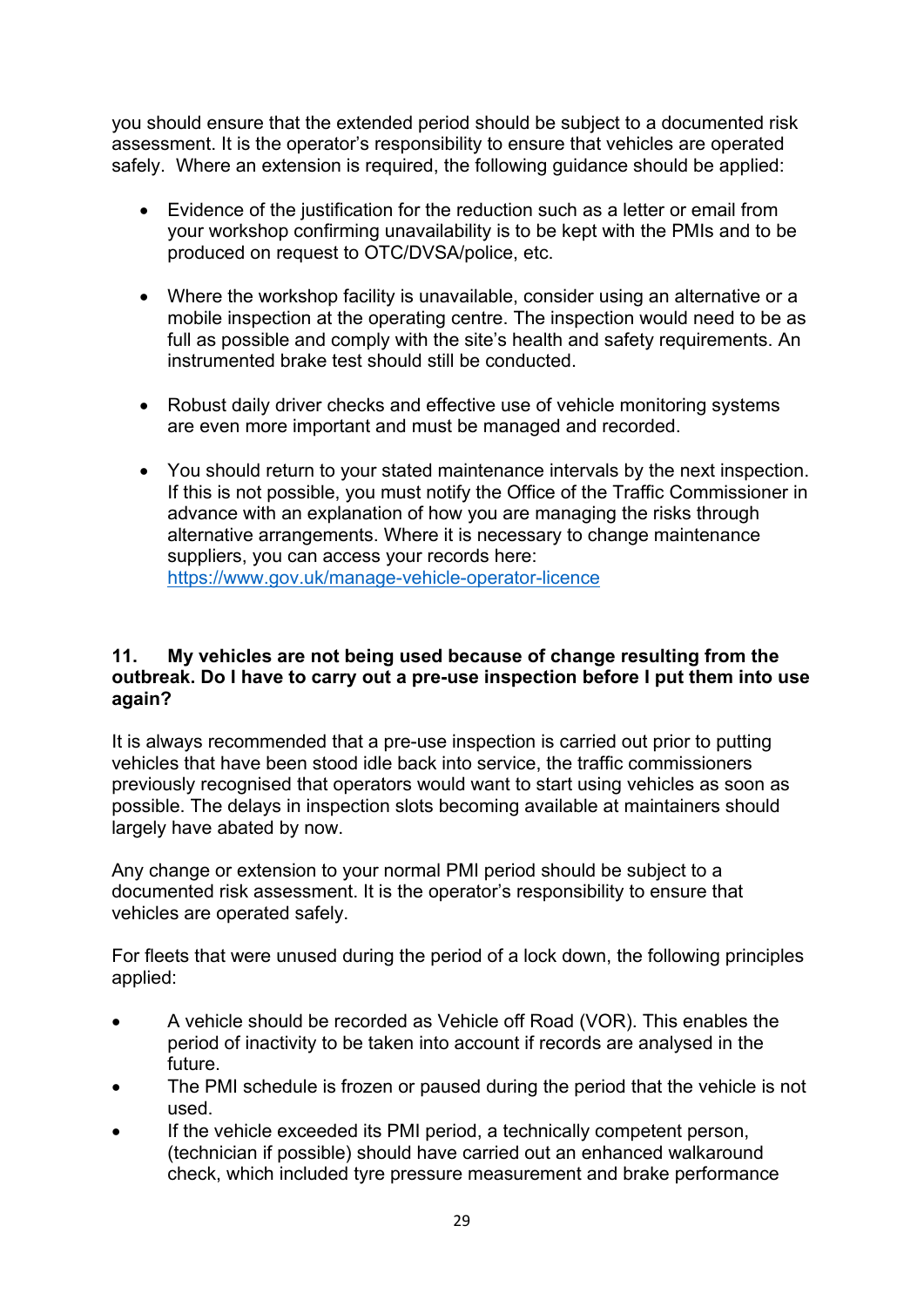test. The brake performance test, if not undertaken on a roller brake tester, should have included a measured temperature check of the brakes after a road test. The temperatures are to be recorded and retained.

- Vehicles over 12 years old and more than 50% or 4 weeks, whichever is greater, over their PMI cycle should have received a full preventative maintenance inspection before use.
- Regardless of the combination of relaxations applied, no vehicle should have been put into service if more than 17 weeks has elapsed since the last full PMI.

The following Questions & Answers provided further explanation of how the relaxations were to be applied.

**Q1.** A 3-year-old vehicle is planned with a 10-week PMI schedule, it is taken out of service at week 4 of the schedule and is off the road for 8 weeks, what inspection is required to bring the vehicle back into service?

**Ans.** A technically competent person, (technician if possible) is to carry out an enhanced walkaround check, which includes tyre pressure measurement and brake performance test. The brake performance test, which if not undertaken on a roller brake tester, with a measured temperature check of the brakes after a road test.

The vehicle then has a further 5 weeks to schedule the next PMI, not 6 as that would take it in excess of the 17-week backstop

**Q2** A 3-year-old vehicle is planned with a 10-week PMI schedule, it is taken out of service during week 10 of the schedule and is off the road for 4 weeks, what inspection is required to bring the vehicle back into service? **Ans.** A full PMI is required as the vehicle was in the last week of the 10-week schedule.

**Q3.** A 14-year old vehicle is planned with a 4-week PMI schedule, it is taken out of service at week 1 of the schedule and is off the road for 2 weeks, what inspection is required to bring the vehicle back into service?

**Ans.** Schedule remains the same, enhanced driver walkaround check, PMI required in 1 week.

**Q4.** A 5-year old vehicle is planned with a 12-week PMI schedule, it is taken out of service at week 1 of the schedule and is off the road for 20 weeks, what inspection is required to bring the vehicle back into service?

**Ans.** A full PMI is required as the vehicle would go beyond the 17-week maximum PMI interval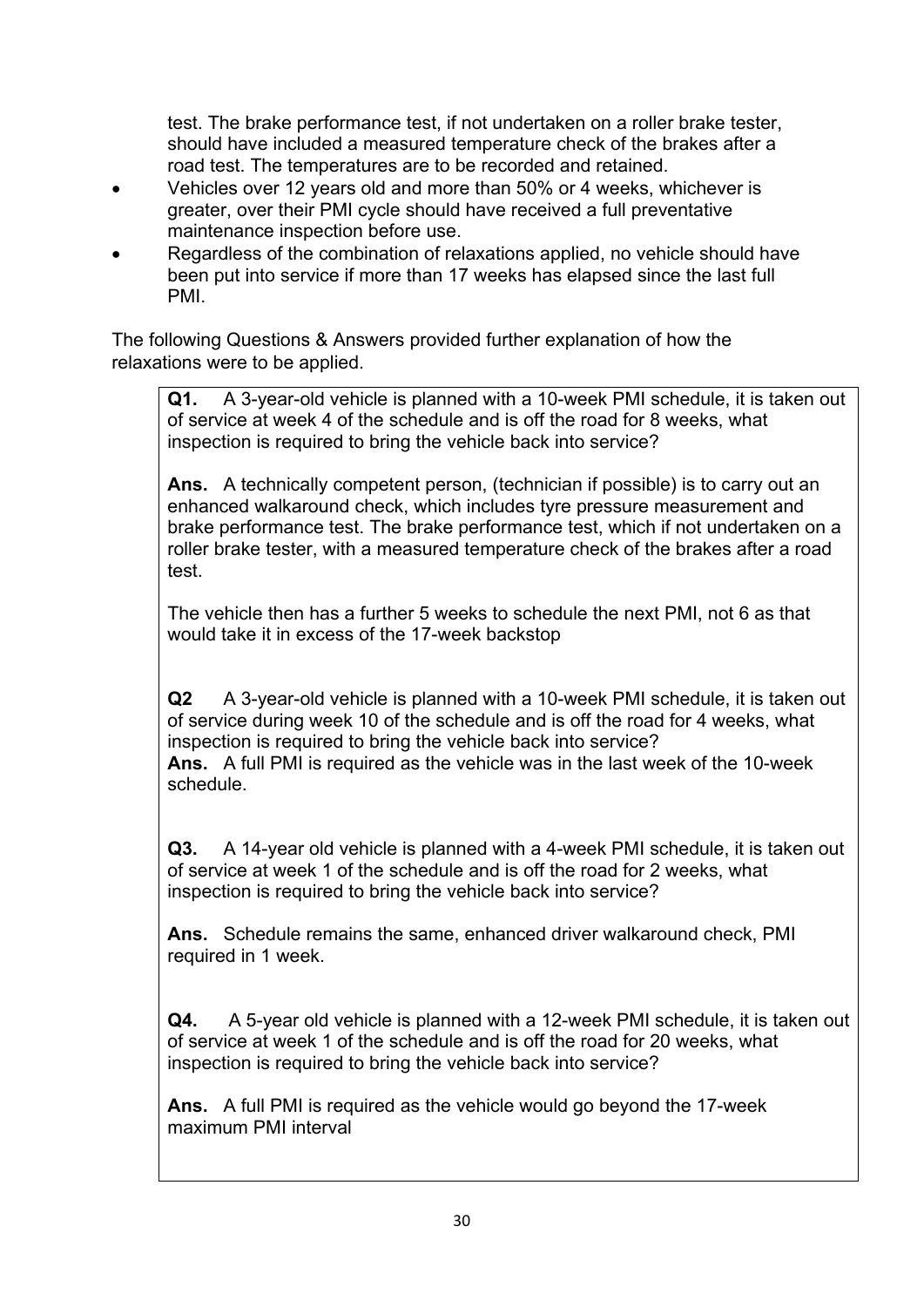**Q5.** A 5-year old vehicle is planned with a 12-week PMI schedule, it is taken out of service at week 1 of the schedule and is off the road for 8 weeks, what inspection is required to bring the vehicle back into service?

**Ans.** Schedule remains the same, enhanced driver walkaround check needs to be carried out, PMI required in 8 weeks, (which inc para 6 concession maximum of 17 weeks between inspections).

**Q6.** A 6-year old vehicle is planned with a 6-week PMI schedule, but it is now on week 8 and running under para 6 concession. it is taken out of service and is off the road for 4 weeks, what inspection is required to bring the vehicle back into service?

**Ans.** A full PMI is required as the vehicle was operating overdue under para 6 concession.

### **12. I cannot maintain my vehicles in line with the stated intervals that I made a commitment to. IN FORCE UNTIL 6 MAY 2021 BUT PLEASE SEE NEW INCLUSION AT 6. ABOVE**

**You should never operate a vehicle in an unsafe condition. You should adopt a risk-based approach as you should know your business and where the greatest risks may be.** You should follow the advice provided by the Guide to Maintaining Roadworthiness found here:

[https://assets.publishing.service.gov.uk/government/uploads/system/uploads/attach](https://assets.publishing.service.gov.uk/government/uploads/system/uploads/attachment_data/file/785463/guide-to-maintaining-roadworthiness-commercial-goods-and-passenger-carrying-vehicles.pdf) ment\_data/file/785463/quide-to-maintaining-roadworthiness-commercial-goods-and[passenger-carrying-vehicles.pdf](https://assets.publishing.service.gov.uk/government/uploads/system/uploads/attachment_data/file/785463/guide-to-maintaining-roadworthiness-commercial-goods-and-passenger-carrying-vehicles.pdf)

Traffic Commissioners and DVSA previously gave guidance on how a standard licence holders (in any sector) or a restricted licence holders carrying out essential transport services involved in the delivery of food, non-food (personal care and household paper and cleaning), door to door refuse collection and disposal services, health services and over the counter pharmaceuticals, Fuel (transport and heating) or essential utility services (water, gas, electricity, telecommunications, road maintenance, etc) might continue to operate where their normal maintenance arrangements were affected by the initial impact of Covid-19. Those concessions **ceased from 1 September 2020**. From that point on, all vehicles and trailers had to return to the inspection frequency stated on the licence.

However, Traffic Commissioners are aware that there may be isolated instances where Covid-19 results in unexpected and unpredictable staff shortages within a maintenance facility. **You should adopt a risk-based approach as you should know your business and where the greatest risks may be.** Any change or extension to your normal PMI period should be subject to a documented risk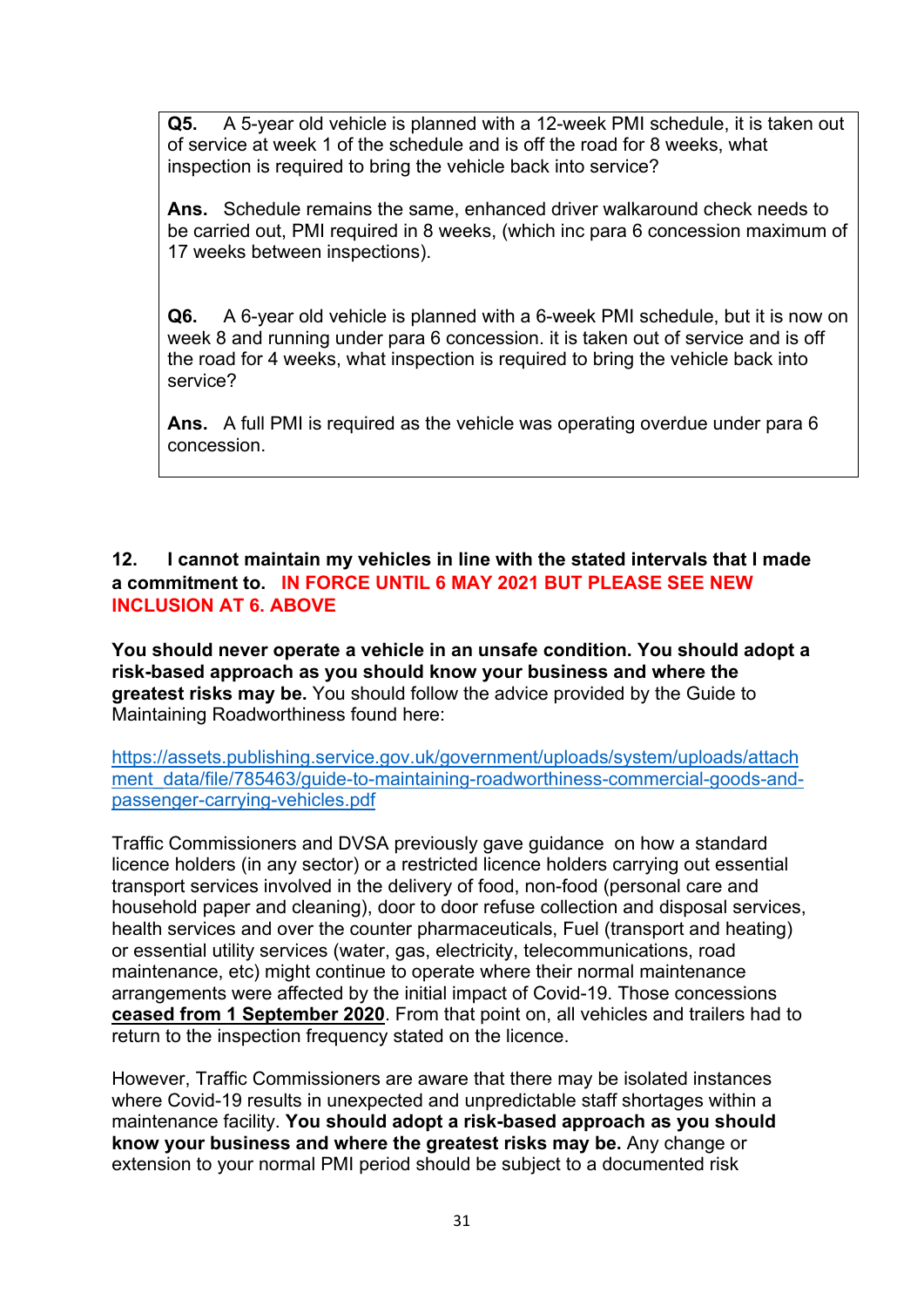assessment. It is the operator's responsibility to ensure that vehicles are operated safely. Where that occurs, the following guidance should be applied:

- Evidence of the justification for the reduction such as a letter or email from your workshop confirming unavailability is to be kept with the PMIs and to be produced on request to OTC/DVSA/police, etc.
- Where the workshop facility is unavailable, consider using an alternative or a mobile inspection at the operating centre. The inspection would need to be as full as possible and comply with the site's health and safety requirements. An instrumented brake test should still be conducted.
- Robust daily driver checks and effective use of vehicle monitoring systems are even more important and must be managed and recorded.
- You should return to your stated maintenance intervals by the next inspection. If this is not possible, you must notify the Office of the Traffic Commissioner in advance with an explanation of how you are managing the risks through alternative arrangements.Where it is necessary to change maintenance suppliers, you can access your records here: <https://www.gov.uk/manage-vehicle-operator-licence>

#### **13.Furloughing (standing down) a transport manager. IN FORCE UNTIL 30 SEPTEMBER 2021**

As stated in question 7 the role of Transport Manager brings with it a lot of responsibilities (see paragraph 54 of Statutory Document No. 3). A Transport Manager is required to effectively and continuously manage the transport activities of an undertaking. The conditions on the operator's licence require the operator to notify the traffic commissioner of matters which might impact for instance on the ability to show professional competence.

There may be several scenarios which lead to an agreement to furlough a Transport Manager. HMRC published updated guidance on 12 June, reflecting changes to the Coronavirus Job Retention Scheme (CJRS) from 1 July 2020 and permitting flexible furlough until 31 October 2020. This scheme has since been extended until 30 September 2021. The traffic commissioners will consider each case on its own merit, but the following provides the starting points for the traffic commissioners in their deliberations:

• If an operator has temporarily laid up the whole fleet of licensed vehicles, the Transport Manager will not be required to exercise continuous and effective management of an undertaking which is not in operation. It is likely that the traffic commissioner would consider that there continues to be a genuine link between the operator and Transport Manager, who must be re-engaged before operations recommence. The traffic commissioner would not normally expect to be advised of that change.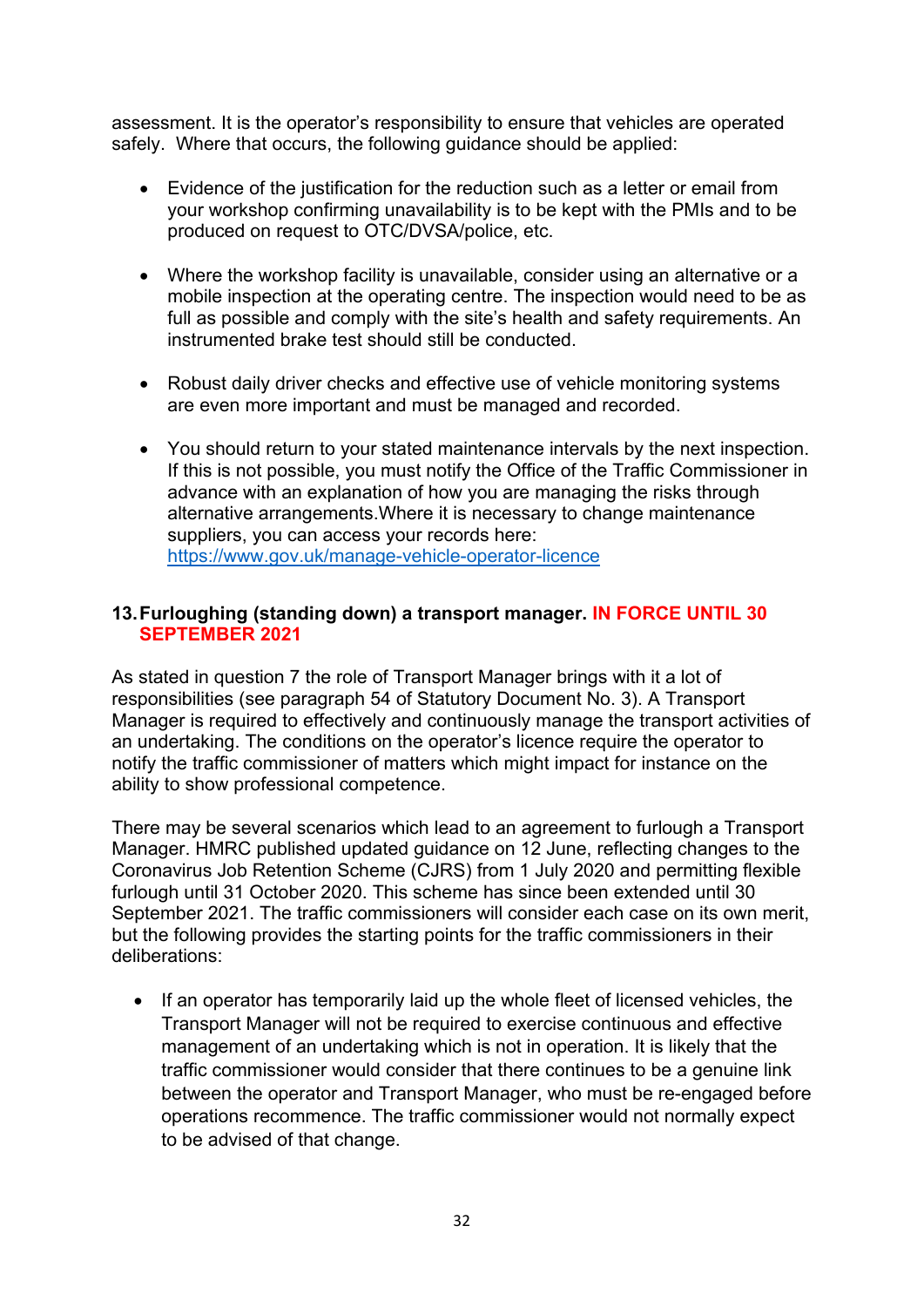- If an operator reduces their overall operation and some Transport Managers are furloughed or reduce their hours (as may occur with some larger operations who have several Transport Managers) the operator and/or the Transport Manager(s) must advise the Office of the Traffic Commissioner by email providing details of the arrangements. The Traffic Commissioner may require additional information.
- If an operator continues to operate and attempts to furlough or reduce the hours of work of the only Transport Manager, the Office of the Traffic Commissioner must be advised immediately. There is a mandatory and continuing requirement for professional competence on all standard licences. In order to continue operating that standard operator must make an application for a Period of Grace or seek a temporary exemption, in order to continue operating without a Transport Manager. The Contingency Statutory Document already refers to the approach, which might be taken by the Traffic **Commissioner**

### **14. I, or my transport manager, have an undertaking on my licence to complete training by a given date, what should I do?**

You should follow the general Government advice on travel and attendance at events. If you cannot attend a required training event within the period set out in the undertaking, you should notify the traffic commissioner as soon as possible. You should include the steps that you have taken to comply, including enclosing a receipt for any bookings made, and request that the traffic commissioner considers amending the undertaking to allow more time to comply. You will be contacted with details of the traffic commissioner's determination.

A number of training organisations have been providing online alternatives which people are advised to investigate for suitability. Traffic commissioner do not accredit training providers but may be persuaded to accept online courses as alternatives.

Traffic commissioners understand that responsible providers of training will wish to ensure the effectiveness of online training and will adapt their courses so that:

- i) the instructor and all course participants are visible to each other and audible throughout the training;
- ii) participants participate by means of a tablet, laptop or PC with the necessary camera/microphone capability. Participation by smartphone is unlikely to be acceptable unless it has the full functionality of the larger devices;
- iii) the course provider is able to verify the identity of all participants and does so before the course commences;
- iv) the instructor is able to interact with participants, display material and discuss it simultaneously;
- v) the number of people on the course is such to allow the instructor to ensure that all are sufficiently engaged and interacting on the course. Six is regarded as the maximum number of attendees to allow this to be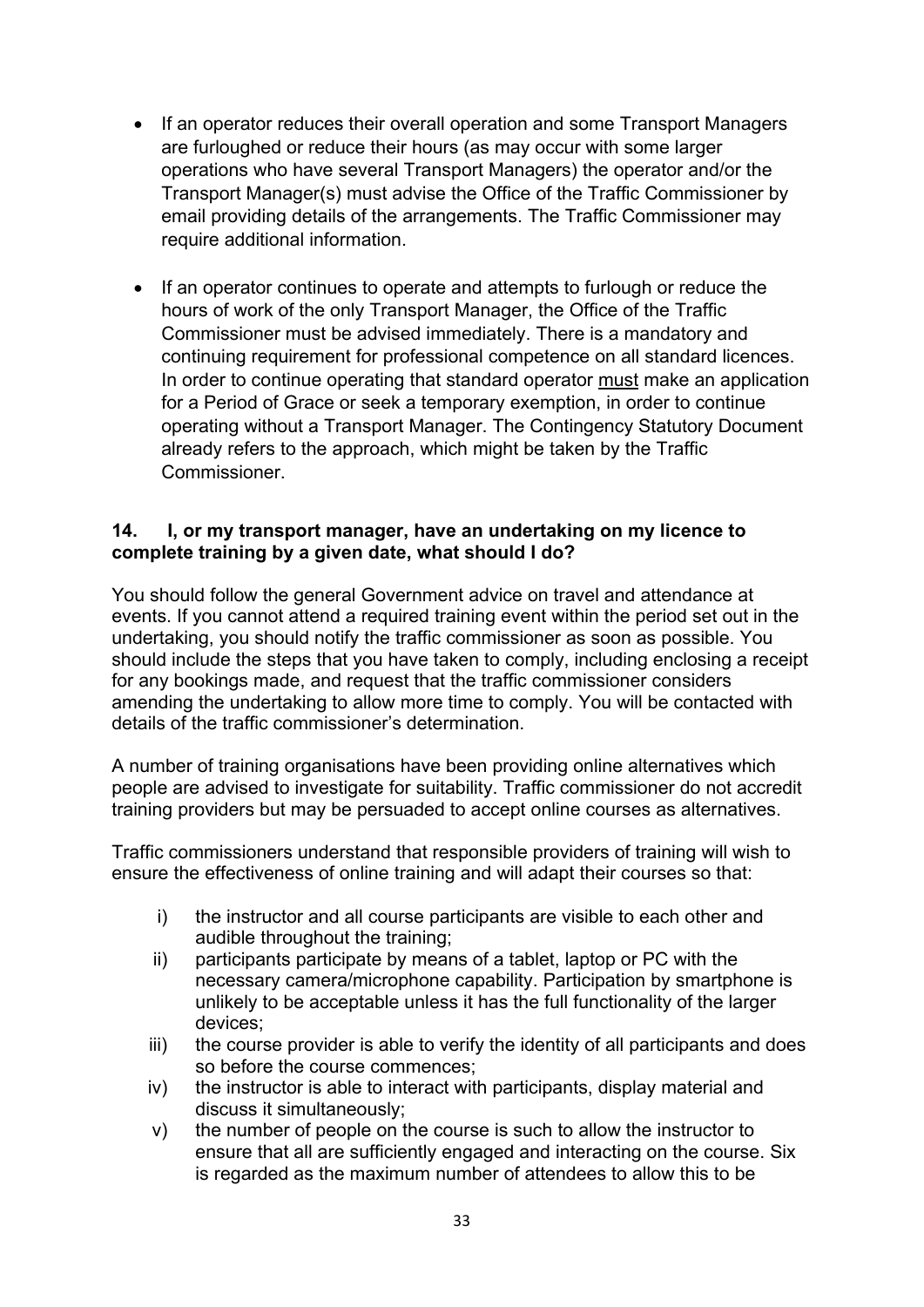effective using a standard video-conferencing platform, this could be greater if using a training industry-established Virtual Learning Environment (VLE) or if the trainer has further support, e.g. a moderator;

- vi) the course will replicate as far as is possible the training which would have been delivered in a physical environment;
- vii) there is some element of assessment at a point or points during the training, to verify that participants have actively engaged in the course;
- viii) while the virtual element of the course need not last 7 hours (or 14 hours in the case of a two day TM CPC refresher course), total participation time for each attendee (including prior reading, completion of "homework" modules etc) should be in this region.

#### **15. I have registered a local bus service as a normal service but now want to amend it to be a school or works service. How do I need to notify the traffic commissioner?**

When registering a local bus service an operator is asked to confirm whether the service is a school or works service. This is then included in the publication in Notices and Proceedings and on data provided through data.gov.uk.

As the service type is not a registered particular set out in legislation, it is possible for an operator to amend the service type without applying to formally vary the service. However, the information provided to the traffic commissioner is akin to a statement of expectation and the operator is required to formally notify the traffic commissioner of the change. This notification can be carried out by sending an email confirming the change to the relevant inbox detailed in question 12 above. All emails **must** contain:

- The operator licence number
- The full service registration number
- The route service number

As it is not a registered particular the change does not require a formal notification period either to the local authority or the traffic commissioner. However, as changing the service would impact on the provision of services to the general public the traffic commissioners expect operators to work closely with local authorities before making any change to the service type and also to ensure that the general public who would otherwise use the services are given sufficient notice so that they may make alternative arrangements.

It is the responsibility of the operator to understand and fulfil the safeguarding requirements. The safeguarding legislation**[\[1\]](#page-33-0)** provides for situations where a driver is eligible for:

an enhanced DBS check when driving a vehicle which is being used only for the purpose of conveying children at least once a week by the same driver; or

<span id="page-33-0"></span><sup>[1]</sup> <https://www.legislation.gov.uk/ukpga/2006/47/contentse> see Schedule 4 Part 1 paragraph 2(1)(f)